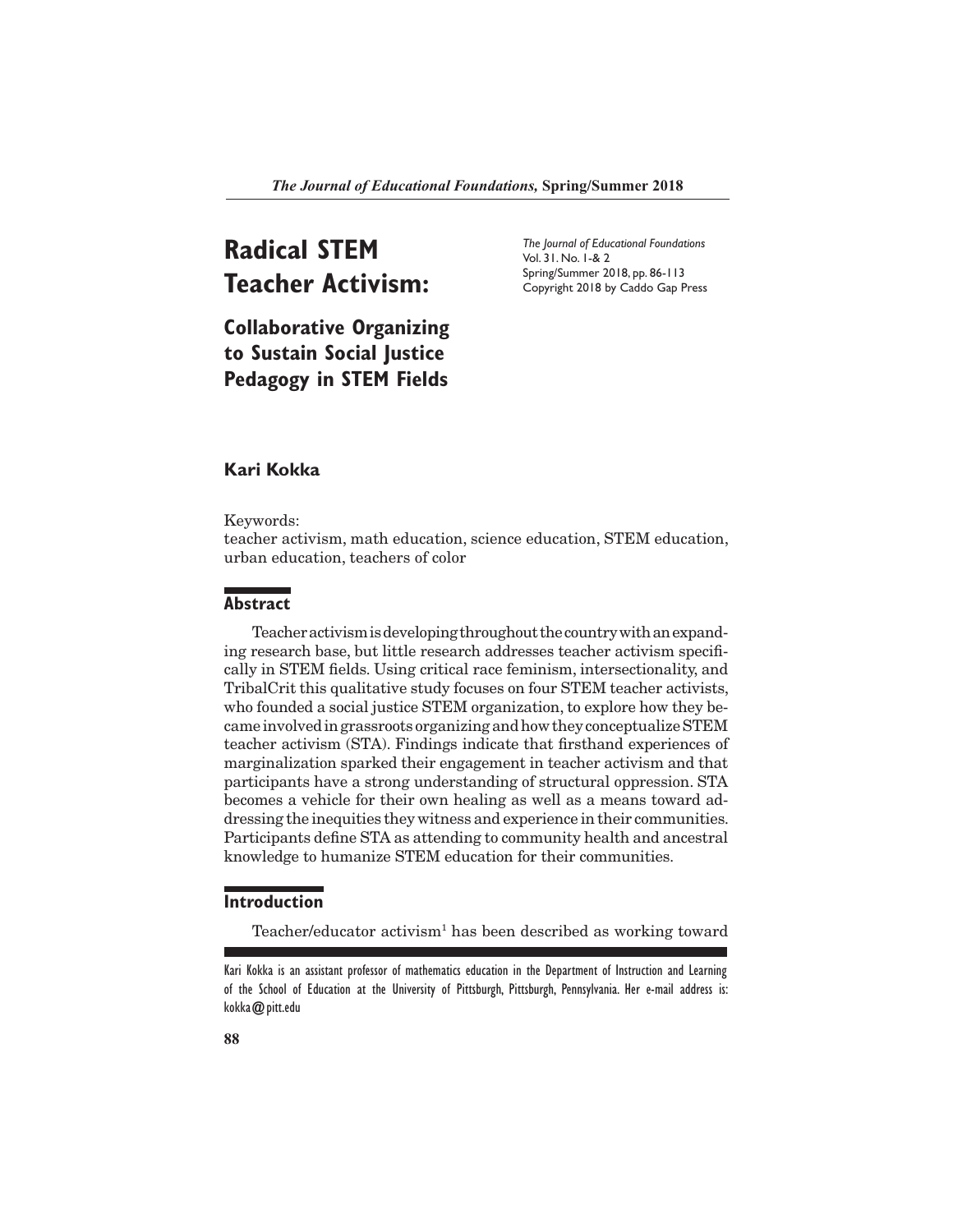**Kari Kokka**

social justice both inside and outside the classroom (Picower, 2012). Inside the classroom, teacher activists use Social Justice Pedagogy in their instructional practices. Social Justice Pedagogy (SJP) is a teaching approach that aims to develop students' academic proficiency *and*  students' sociopolitical consciousness, or *conscientização* (Freire, 1970), to critically analyze and change the world (Apple, Au & Gandlin, 2009; Ayers, 2009; Picower, 2012). SJP has been applied to the fields of STEM education, such as mathematics (e.g. Gutiérrez, 2002; Gutstein, 2006; Kokka, 2015, 2017), science (Dimick, 2012), and engineering (Riley, 2003). Outside the classroom, teachers may work within teacher unions (Johnson, 2002; Levine, 2002) or with grassroots organizations (Catone, 2017; Picower, 2012).

Grassroots teacher activism has gained traction as evidenced by organizations such as Teachers 4 Social Justice in San Francisco, Teachers for Social Justice Chicago, Teacher Action Group Philly, Teacher Activist Group Boston, New York Collective of Radical Educators, People's Education Movement, Young People's Project, and the Black Teacher Project. In addition, several conferences and events cater to educator activists such as Free Minds Free People Conference, nationwide Black Lives Matter in Schools week (Dixson, 2017; Mayorga & Picower, 2017; Teaching for Change, n.d.), Teachers 4 Social Justice Conference, Teacher Activist Group Boston Conference, and the Northwest Conference on Teaching for Social Justice. Some of these conferences focus on social justice and STEM education like the Creating Balance in an Unjust World Conference and the Data for Black Lives conference.

Despite the involvement of STEM2 educators in grassroots teacher activism, most research on teacher activism has focused on teachers who are elementary, English, or social studies teachers. For instance, Montaño, López-Torres, DeLissovoy, Pacheco, & Stillman (2002) study of five alumni of UCLA's teacher education program included two elementary teachers and three social studies teachers. Similarly, Collay (2010) studied graduate students in an urban teacher leadership MA program, who taught in elementary schools.3 Matias and Liou (2015) investigated an urban social studies teacher's enactment of critical race teacher activism. Picower's (2011) study of six urban teachers' participation in a social justice critical inquiry project included four elementary school teachers and one early childhood teacher.

Of those studies about teacher activism that include STEM teachers, Marshall and Anderson's (2009) study of 52 educator activists only included two identified as mathematics or science educators. Picower's (2012) study included one mathematics teacher of the nine participants, and Catone's (2017) study included one mathematics teacher out of four participants. The present study aims to address this gap in the litera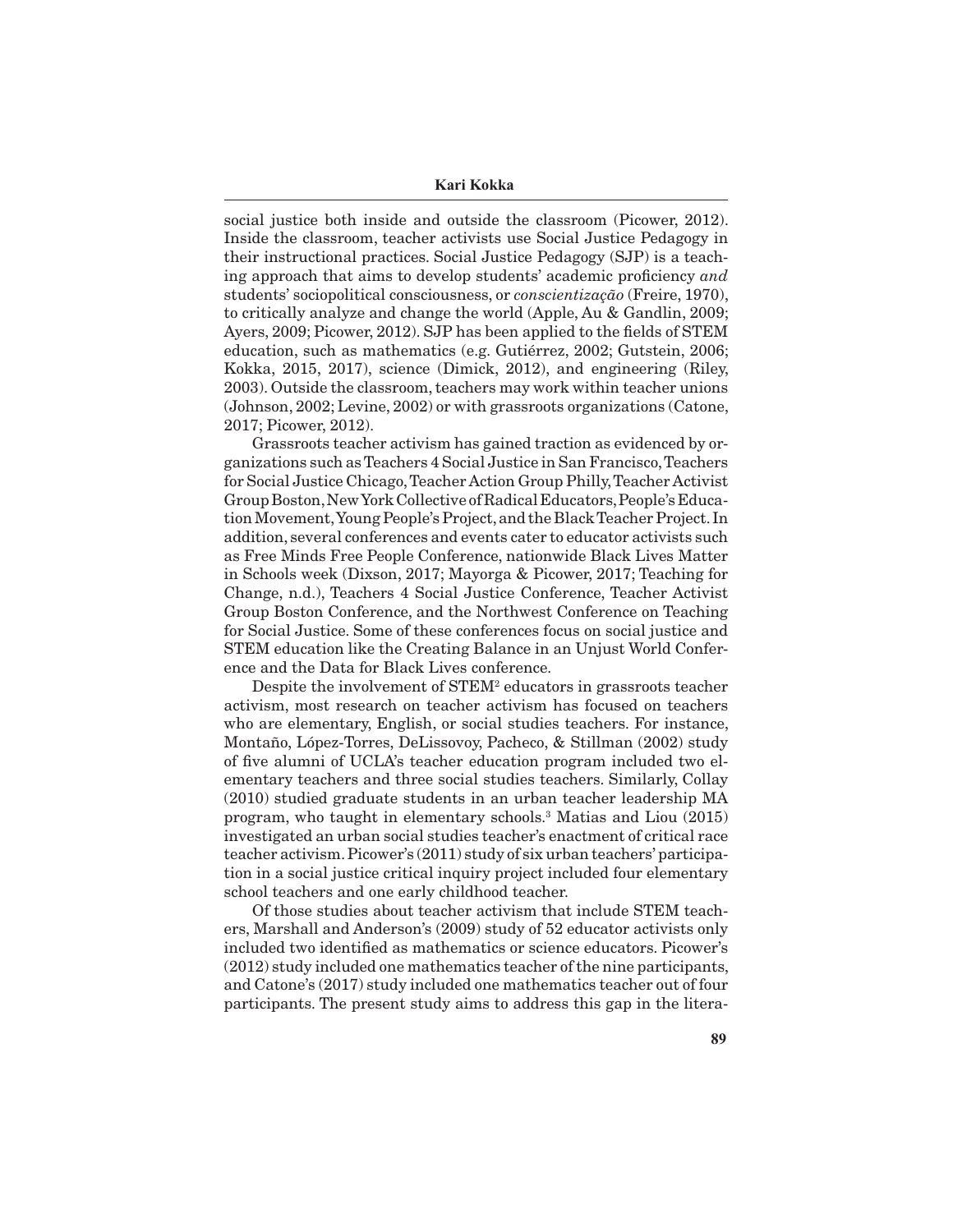ture to focus on STEM educator activists to learn more about how and why they become involved and how they conceptualize STEM teacher activism (STA<sup>4</sup>).

# **Study Purpose**

This study focuses on four STEM teacher activists who are founding members of a STEM teacher activist organization to investigate the following research questions: (1) What sparked their interest in organizing and activism work? and (2) How do they conceptualize STEM teacher activism (STA)? These questions aim to uncover more about what teacher activism looks like for STEM educators and what sparks, motivates, and sustains STEM educators' engagement in activism. These findings are significant because current opportunity gaps in STEM education and achievement may limit opportunities for girls, students of color, and students from underresourced communities (National Science Foundation, 2017). Performance in STEM subjects often serve as gatekeepers to grade promotion, college entrance, career options, as well as students' overall academic experience and ability to find joy and community in school. Teacher activists often work to address such disparities and studying STA may help the field learn ways to increase equity and reimagine STEM education to achieve social justice in STEM fields.

# **Literature Review**

Research about teacher activists point to the importance of gender, race, and personal experiences related to their commitment to organizing work. For instance, Weiler's (1988) study of 11 feminist womxn<sup>5</sup> educators highlight the salience of gender identity in activism, noting participants' feminist stance undergirding their use of critical and humanizing pedagogy. Weiler's study also brings to light the struggles of womxn educators' entry to STEM fields. Of the 11 participants (seven teachers and four administrators) who worked in two large urban high schools, four participants discussed how they were deterred from completing their undergraduate science majors, ultimately majoring in the humanities or social sciences, subjects considered more appropriate for womxn. Three others described their withdrawal from STEM subjects before even entering college, despite their desire to pursue STEM degrees (pp. 82–86).

Also underscoring the importance of identity constructs, Crocco, Munro, and Weiler's (1999) feminist life history analysis of six womxn educator activists from 1880–1960 highlights their involvement in movements centered around gender and racial identities, such as womxn's suffrage and securing African American students' access to education.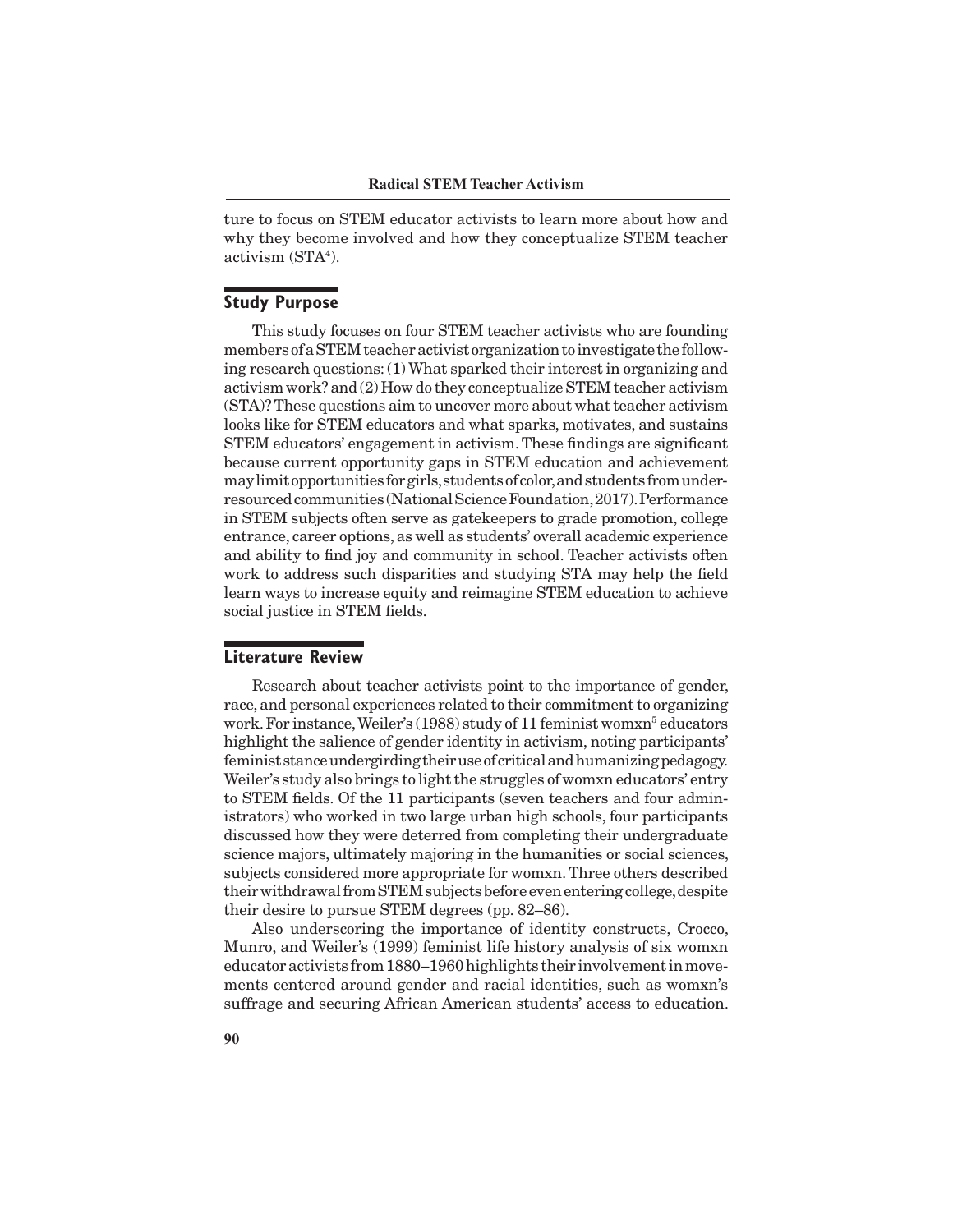Similarly, Casey's (1993) life history analysis of 33 womxn teacher activists focuses on gender, religious, and racial identities. Casey's work investigates three distinct groups of teacher activists: Catholic womxn religious teachers, Jewish womxn teachers, and Black womxn teachers. Likewise, Marshall and Anderson's (2009) study of 52 educator activists centers explicitly on race, gender, and sexual orientation, with chapters that explore the experiences of African American teacher activists, activist womxn in educational leadership positions, and teachers working for LGBTQ rights.

These personal identity characteristics, such as gender, race, and sexual orientation were also influential to participants' activism in Collay (2002) and Catone's (2017) studies of teacher activists. Collay's (2002) study of elementary school teachers enrolled in a two-year urban teacher leadership master's degree program found that participants' personal K–12 experiences of marginalization based on race, motivated their commitment to equity and social justice work. Fifteen of the 20 participants were people of color and became educators to serve students and families from similar backgrounds and circumstances as their own. Catone's (2017) portraits of four teacher activists also reveal the importance of personal backgrounds and identities that spark teacher activism. Two womxn of color participants discussed their racial backgrounds and experiences of marginalization as influential to their organizing work. The two white womxn participants both discussed their queer identities and coincidentally were both union organizers before becoming teachers.

In contrast, Montaño et al. (2002) argue that the five participants in their study did not experience marginalization themselves, but through their activist work began to witness the marginalization of their students in urban schools (p. 272). Their participants included one white man, two white womxn, one Chicana woman, and one mixed race man. They sought research participants who were practicing teachers involved in activist organizations and graduates from the University of California Los Angeles's teacher education program because of its focus on equity and social justice for urban schools. Through their organizing work participants learned the need for coalition building with families, teachers, and students of diverse locations and backgrounds (p. 272). Montaño et al. stress the importance of teachers and teacher educators, many of whom may not be members of minoritized communities, to learn from and collaborate alongside minoritized communities.

Like Montaño's study where teacher activist participants had not experienced marginalization themselves or did not speak of its importance in sparking their activism, Picower's (2011) study of six novice teacher activists adds nuance by considering the proximity of marginalization, where (white) teachers were the recipients of disparaging comments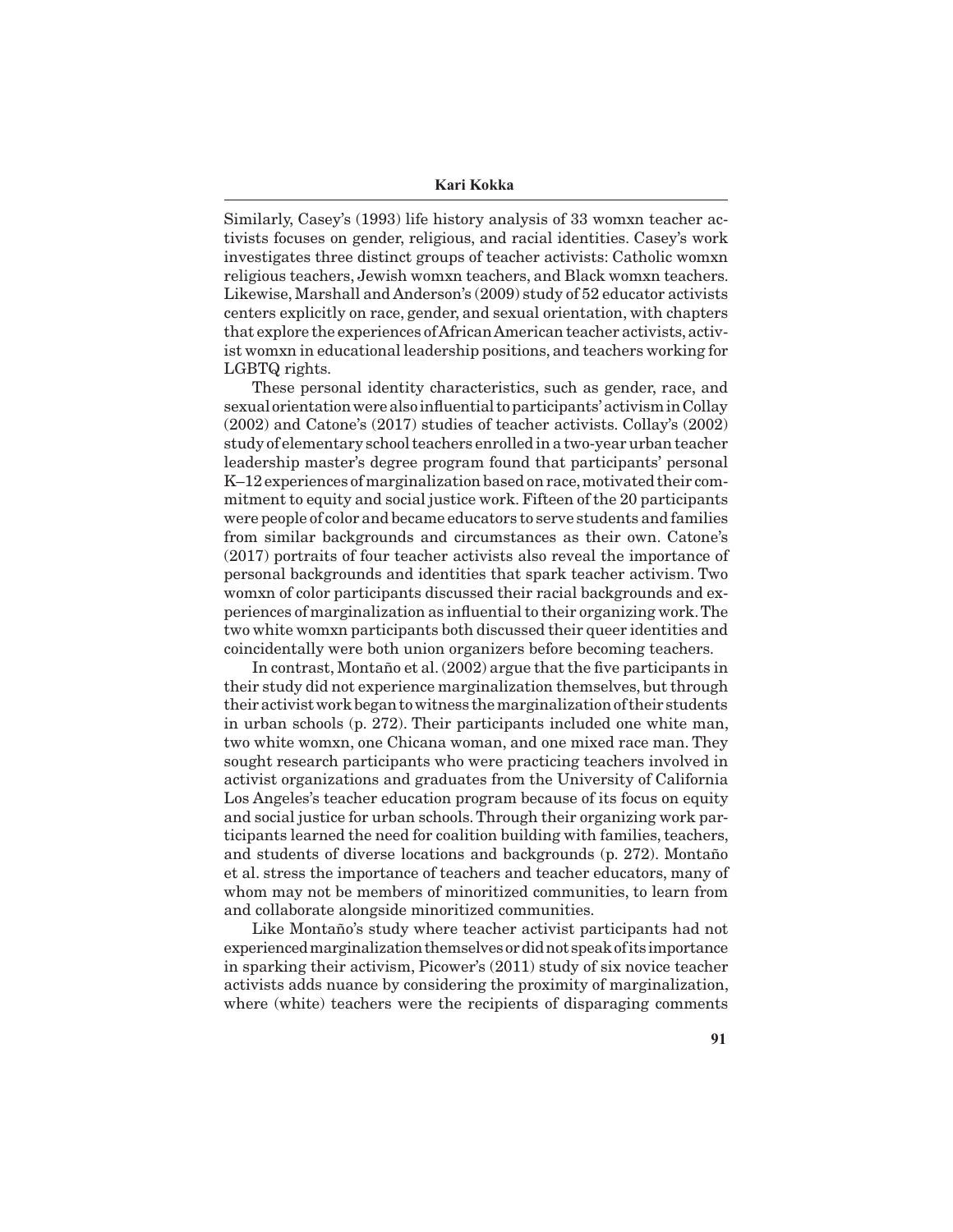about their students of color from colleagues. For instance, when one participant created activities to explore social justice issues, such as the Jena 6,<sup>6</sup> her colleagues marginalized her ideas expressing their discomfort that "this makes White people look bad" (p. 1117). Rather than witness marginalization like the teachers in Montaño et al. (2002) study, this teacher received negative comments and was an active participant in such dialogues.

Some teacher activist participants experienced violence or marginalization targeted directly at themselves, like those of Collay's (2002) and Catone's (2017) research. Other teacher activists witnessed such violence directed at their students, mostly students of color, as seen in Moñtano et al. (2002) and Picower's (2011) studies. This study aims to investigate STEM teacher activists' firsthand experiences of marginalization, as related to their identities (e.g. gender, race, class), and how it may or may not influence their involvement in and conceptualization of teacher activism.

This study also aims to investigate how teacher activists specifically in STEM fields conceptualize STEM teacher activism, as most studies of teacher activism focus on teachers of elementary school or other subject areas such as social studies or English. For example, Picower's (2012) study of nine experienced teacher activists, one of whom was a math teacher, investigated their conceptualization and operationalization of teacher activism finding three commitments. First, they maintained a vision of a socially just world and worked toward this vision considering the inequities they witnessed around them. Second, they used culturally relevant and responsive pedagogical practices and created democratic classrooms to connect with students. Third, they worked outside the classroom engaging in various initiatives and actions, such as advocating for ethnic studies or alternatives to standardized tests.

# **Theoretical Framework**

To explore how STEM teacher activists become committed to organizing and how they conceptualize STA, I employ the following frameworks.

#### **Teacher Activism**

I refer to Picower's (2012) definition of teacher activism, which is defined as teachers working toward social justice both inside and outside the classroom. Inside the classroom, teachers may use Social Justice Pedagogy in addition to building trusting relationships with students. Social Justice Pedagogy (SJP) aims to increase students' academic proficiency while developing students' sociopolitical consciousness, or *conscientização*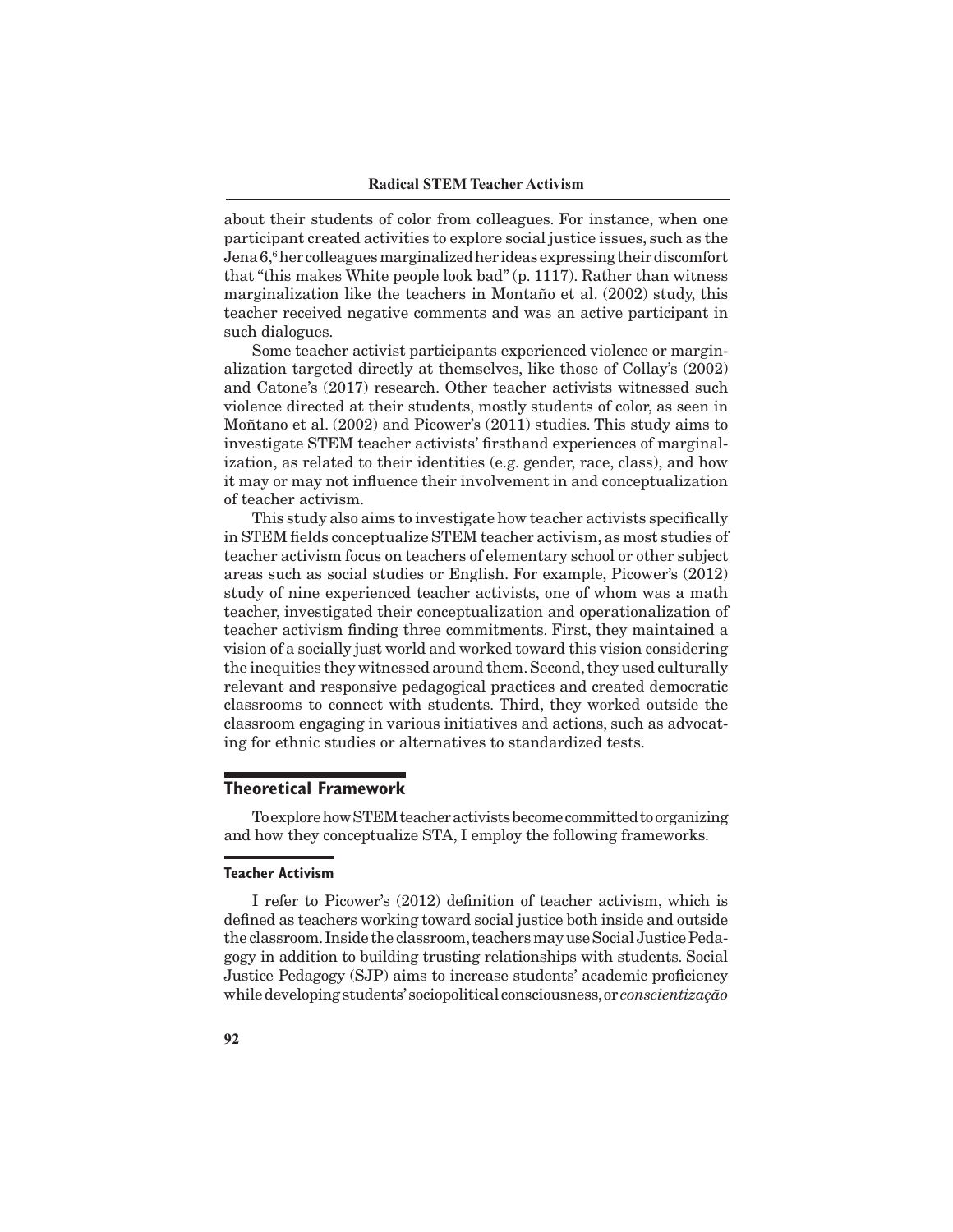#### **Kari Kokka**

(Freire, 1970), to critically analyze and change the world (Apple, Au & Gandlin, 2009; Ayers, 2009). In mathematics for instance, Social Justice Mathematics refers to using mathematics to read, write, and change the world (Gutstein, 2006), with the dual goals of learning *critical mathematics*, where mathematics is built around students' cultural identities and addresses social and political issues in society, and *dominant mathematics*, or that which is valued in high stakes testing and maintains the status quo (Gutiérrez, 2002). With SJP the classroom community becomes a coconstructed space where the teacher builds relationships with students to work collaboratively to investigate mathematical correctness, elegance, or efficiency (Gutstein, 2006; Kokka, 2015).

Outside the classroom, organizing work may take place at local or national levels, such as mobilizing against state standardized tests, unfair teacher evaluation systems, stopping military recruitment in schools, advocating for more resources, and/or participating in nationwide efforts such as rallies and marches in Washington D.C. (Picower, 2012). Many grassroots teacher activists are involved in organizations such as the New York Collective of Radical Educators, Teachers 4 Social Justice, or People's Education Movement, founded by teacher activists in Title I public schools. These organizations often engage in political education, where members read and discuss articles by authors such as Paulo Freire, Grace Lee Boggs, Frantz Fanon, or bell hooks. Such organizations often support teachers' curriculum development, forming study groups to create lessons and activities that use SJP. Members also take part in actions such as the Black Lives Matter Week of Action in Schools or the womxn's march (e.g. People's Education Movement Bay Area, n.d.).

#### **Critical Race Feminism and Intersectionality**

Critical Race Feminism (CRF) centers the experiences of womxn of color revealing the oppressive nature of their intersectional identities (Berry, 2010; Wing, 1997). CRF stems from Critical Race Theory, applying a feminist lens to clarify that the experiences of womxn of color are different from men of color. CRF builds on the following four tenets of Critical Race Theory (CRT): (1) Racism is endemic, "normal, and ordinary" in American society; (2) Storytelling and narrative techniques are employed to center the experiences of people of color and construct alternate realities than those of white supremacy; (3) Interests of people of color are advanced only as long as they also serve the interests of whites, or what Derrick Bell termed "interest convergence"; (4) Additional theoretical and interdisciplinary approaches (e.g. liberalism) are used alongside Critical Race Theory to create innovative approaches to engage in praxis to take action (Wing & Willis, 2009, p. 3).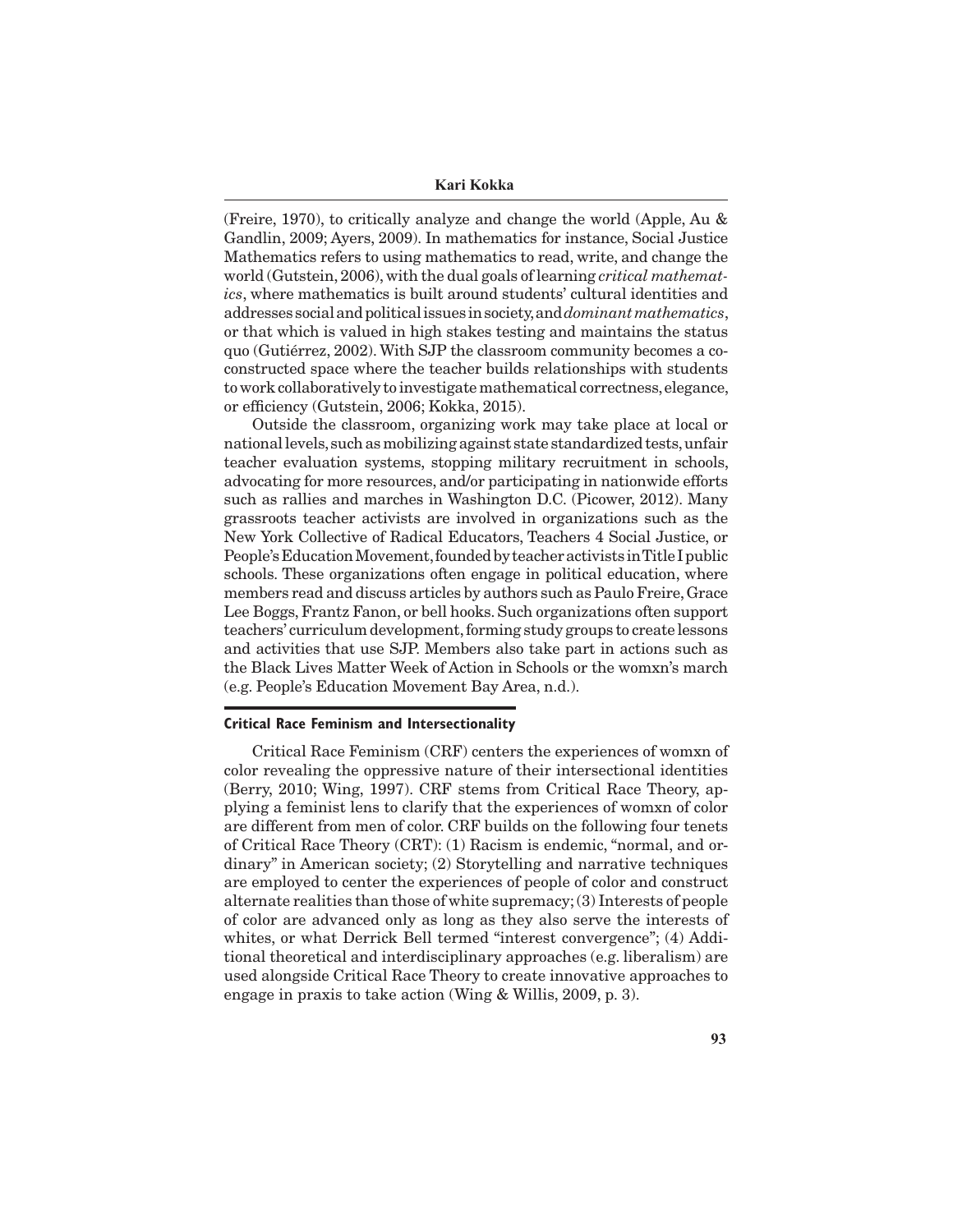Just as CRF goes beyond CRT to consider gender identity, CRF goes beyond feminism to consider race. CRF is useful for education research because the experiences of girls and womxn of color are different than males of color and different from white girls and womxn (Evans-Winters & Esposito, 2010). In addition, CRF is appropriate for research within the American educational system which centers and operates under white supremacy and patriarchy. CRF is an especially useful lens to this study because of its emphasis on praxis, where theory is applied to practice or action.

Intersectionality (Crenshaw, 1989) examines how the combination of various identity constructs, such as race, sex, class, ability status, language, sexual orientation, and/or gender identity influence experiences of oppression (Delgado & Stancic, 2017, p. 49). In STEM education research, mathematics education researchers have begun to explicitly consider how power and oppression interact with intersectional identities such as race, gender identity, and sexual orientation (e.g. Leyva, 2017). Esmonde, Brodie, Dookie, and Takeuchi (2009), for instance, investigate students' socially-constructed identities of gender identity, race, and sexual orientation describing the mathematics classroom as an intersectionally gendered and racialized space. The present study uses intersectionality to consider how participants' identities and their experiences shaped by such identities may influence their motivation to engage in STA.

#### **Tribal Critical Race Theory (TribalCrit)**

Tribal Critical Race Theory (TribalCrit) builds on Critical Race Theory to center colonization as endemic to society while still considering the role of racism. Brayboy (2005) identifies nine tenets of TribalCrit in education, and this study utilizes TribalCrit's definitions of culture, knowledge, and power through an Indigenous lens. Culture, knowledge, and power are dialogic and interact with each other, where roots to the land and community are important to all three concepts. TribalCrit emphasizes that culture is rooted to the land. Knowledge consists of cultural knowledge, knowledge of survival, and academic knowledge. According to Brayboy (2005), "Power through an Indigenous lens is an expression of sovereignty—defined as self-determination, self-government, self-identification, and self-education. In this way, sovereignty is community based" (p. 435). Like Critical Race Feminism, TribalCrit also refers to praxis and action, emphasizing the connection between theory and practice to work toward social change.

TribalCrit is appropriate for this study because it centers on conceptions of culture, knowledge, and power through a lens that acknowledges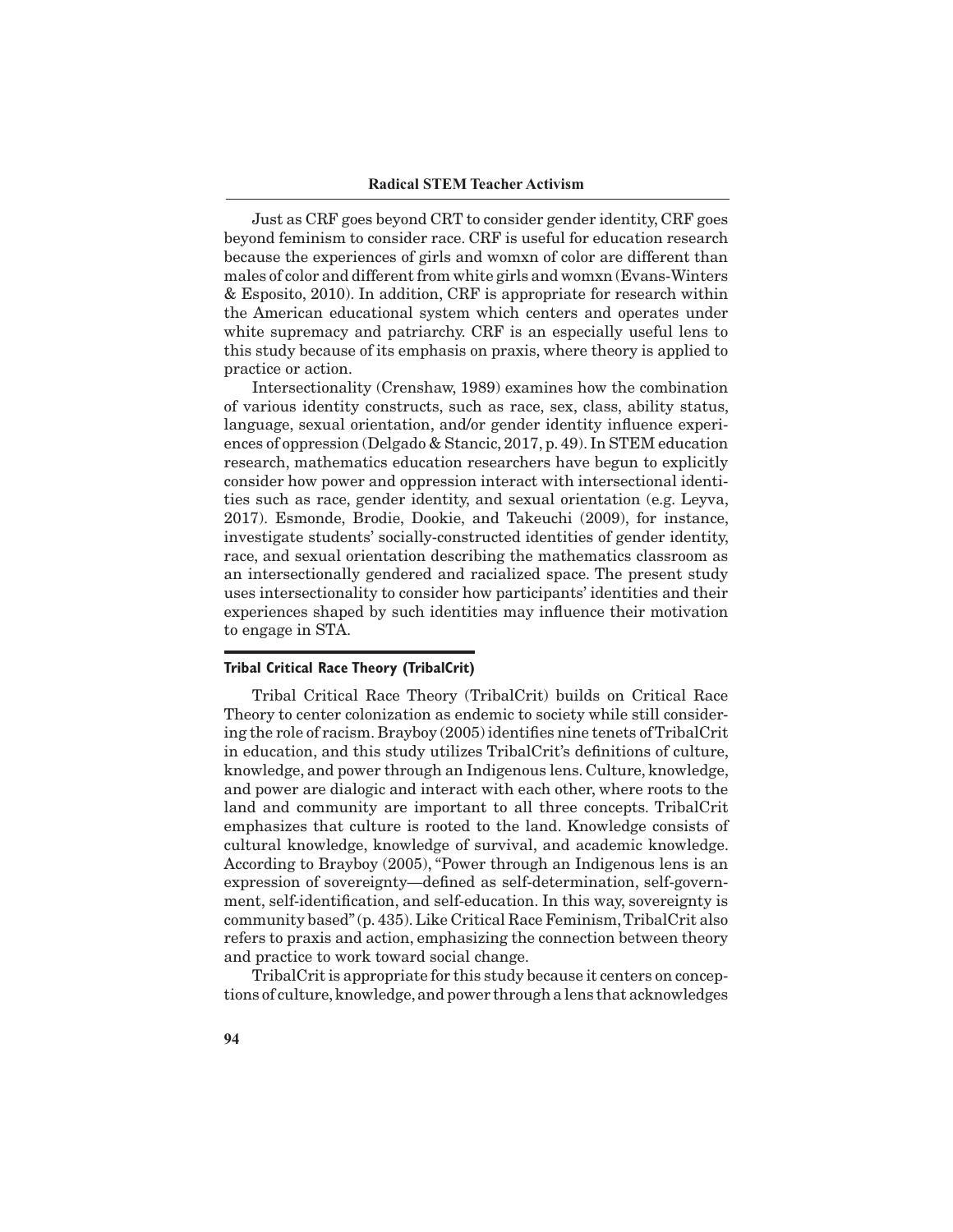the endemic nature of colonization and racism. TribalCrit, alongside Critical Race Feminism and Intersectionality, allow analysis of how gender identity, race, culture, colonization, and other identity constructs and experiences relate to participants' individual experiences and conceptualizations of STA.

# **Methods**

To investigate the two research questions of what sparked STEM teacher activists' organizing work and how they conceptualize STA, I focused on a purposive sample of the founding members of a STEM educator activist organization, founded in 2016. I interviewed each participant remotely on the phone using an in-depth semi-structured interview protocol, recording the audio, and then transcribing the interviews with a professional transcription service. Interviews lasted 60–90 minutes. Transcripts were sent to participants for member checking along with a follow-up interview to ensure accuracy of transcripts and allow participants an opportunity to share any additional thoughts. Data was analyzed through qualitative thematic analysis (Boyatzis, 1998) with an inductive, grounded theory approach (Glaser & Strauss, 1967) with the assistance of Atlas.ti. Interview transcripts were coded and recoded to generate themes of participants' reasons for engaging in STA and their conceptualization of STA. Codes were reduced and refined to establish themes of participants' conceptualization of STA. Twenty-seven codes were grouped into five themes: Ancestral Knowledge/Humanizing Pedagogy, Community, Equity, Personal Experience, and Understanding Oppression. In addition, monthly meeting notes were collected and analyzed to clarify participants' conceptualization of STA. The primary source of meeting note data were the notes from a presentation the group gave at the Creating Balance in an Unjust World Conference on STEM Education and Social Justice. This presentation required the group to crystallize their principles and activities to present them to an audience, adding clarity to their conceptualization of STA.

## **Participants**

Participants were founding members of a grassroots social justice STEM organization, founded in the Bay Area, California in 2016. Participants all identified as STEM teacher activists. Participants had considerable teaching experience, and those who held roles outside the classroom were teachers in Title I schools in New Jersey, Philadelphia, and the Bay Area prior to moving into other roles such as coaching or providing professional development. Victor was the only participant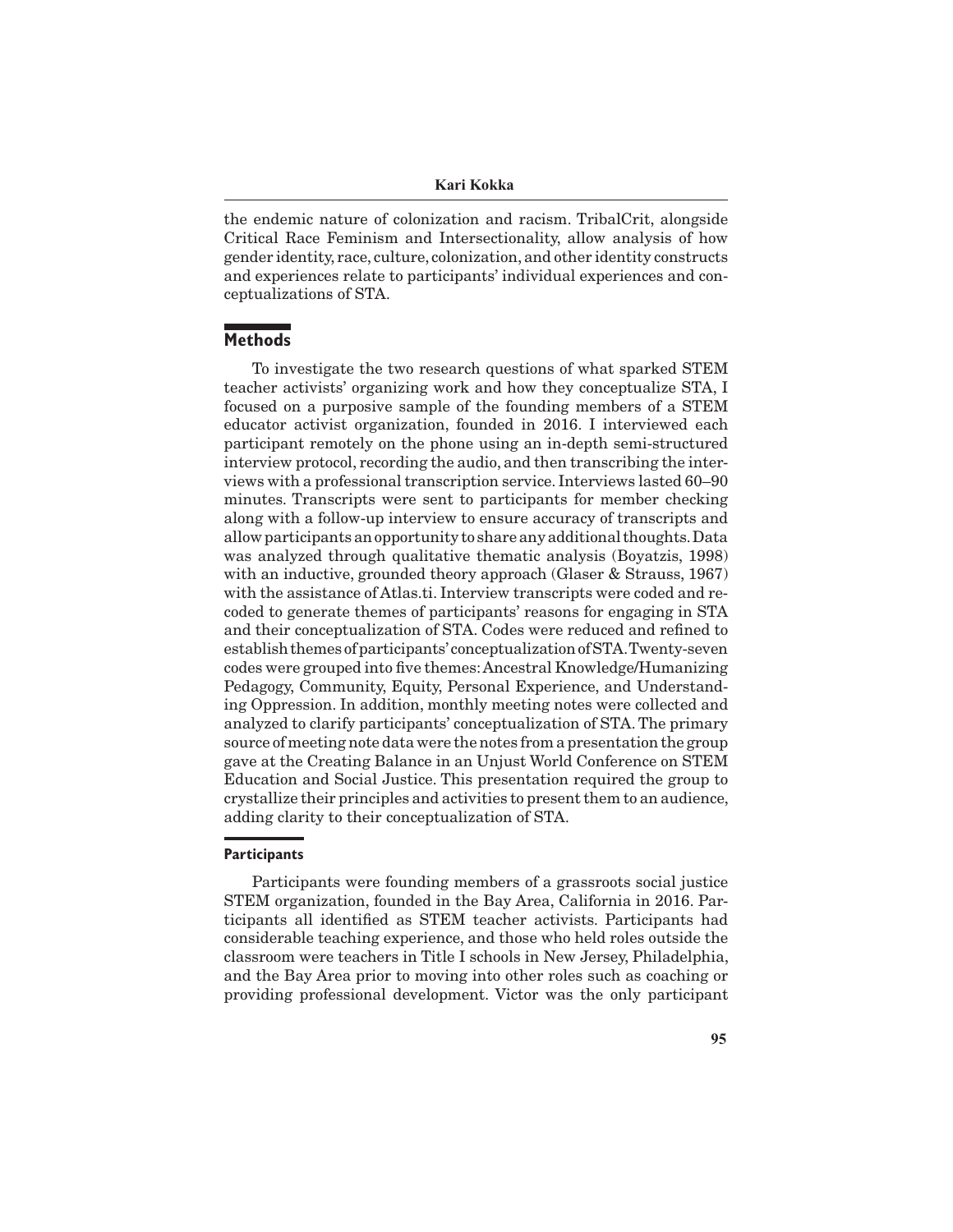whose experience did not include teaching at the K-12 level; his 14 years of mathematics teaching were in community colleges and a state university. See Table 1 for further participant information.

#### **Positionality**

I am deeply embedded as an indigenous insider to this research. Banks (1989) describes an indigenous insider as a researcher who "endorses the unique values, perspectives, behaviors, beliefs, and knowledge of his/ or her primordial community and culture," and is perceived as a "legitimate a member of the community who has a perspective and knowledge that will promote the well-being of the community, enhance its power, and enable it to maintain cultural integrity and survive" (p. 8). I am a womxn of color and one of the founding members of this organization who co-planned and attended meetings.7 I endorse and enact the values, beliefs, and knowledge of the organization, and I am seen as a legitimate member of the community who has garnered the trust of study participants. My personal experiences with STA span 10 years as a high school mathematics teacher activist in New York City, where I co-founded the Creating Balance in an Unjust World Conference on STEM Education and Social Justice<sup>8</sup> in 2007 and continue to organize biennial national conferences. I am also a member of the People's Education Movement Bay Area and have continued my involvement in STA for over 15 years. In addition, I was the mathematics teacher participant in Catone's  $(2017)$  study of teacher activists,<sup>10</sup> one of few studies of contemporary grassroots teacher activists that includes a STEM teacher.

#### **Table 1** *Participant Information*

| Pseudonym Race/ | Ethnicity              | Subject Role     |                                      | Years<br>Teaching | Age | <b>State Where</b><br>Raised |
|-----------------|------------------------|------------------|--------------------------------------|-------------------|-----|------------------------------|
| Carissa         | Taiwanese<br>American  | Math             | Teacher<br>& Coach                   | 11                | 38  | Colorado                     |
| John            | White                  | Math             | Teacher<br>& Coach                   | 8                 | 31  | Pennsylvania                 |
| Rose            | Latina*                | Engin-<br>eering | Teacher<br>& Coach                   | 9                 | 42  | California                   |
| Victor          | Vietnamese<br>American | Math             | Community 14<br>College<br>Professor |                   | 37  | California                   |

\* Rose describes her mixed heritage in the interview. This is discussed in the findings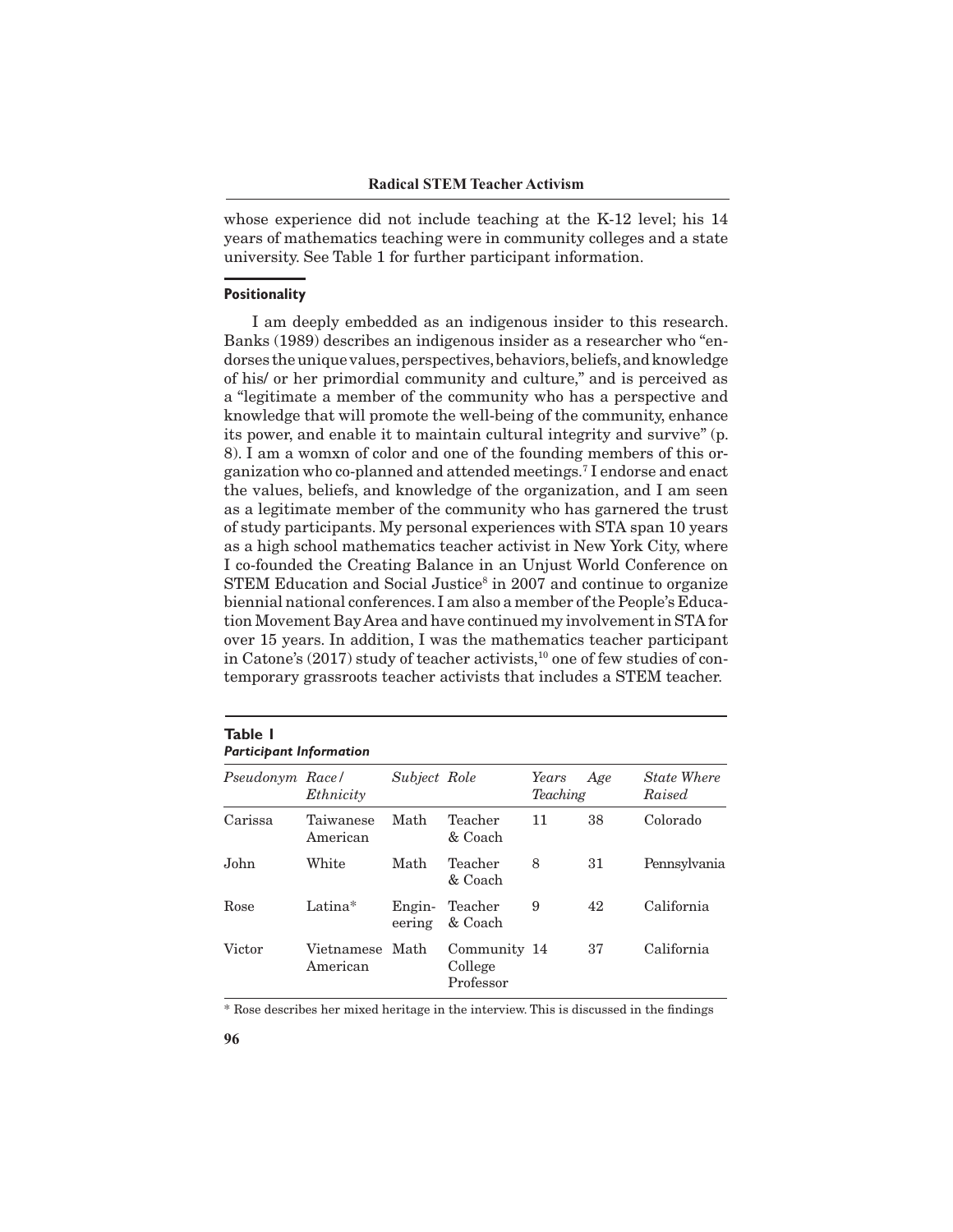## **Reliability and Validity**

To consider my potential bias and attend to concerns of reliability, I wrote reflexive memos about my reactions, wonderings, and early thoughts of patterns I noticed in the data to be mindful of potential bias I may bring to the analysis (Paulus, Lester, & Dempster, 2013). Documentation of codes and analytic memos using Atlas.ti indicated steps taken in analysis to allow for potential replication of the study by another party.

To attend to validity concerns, I listened to the audio recording of interviews several times to make corrections and attend to accuracy of transcripts, which also helped me stay closer to the data. I engaged in member checking with participants to ensure that the data accurately reflected participants' experiences and viewpoints. Participants were given interview transcripts to review, and then engaged in brief  $\left(\sim 30\right)$ minute) follow-up phone calls with me to check for accuracy and to investigate if they had any additional insights they wished to share. These follow-up discussions were valuable to validate data because participants affirmed that the interview transcript reflected their thoughts, and participants offered consistent sentiments to the original interviews, indicating stability of their views. None of the participants expressed sentiments divergent from the transcript data, and only minor edits to the transcripts were suggested where the professional transcriptionist made errors. Meeting note data, such as the presentation notes for the Creating Balance Conference, offered another set of data for triangulation of multiple data sources.

I also applied Milner's (2007) four components of the Framework of Researcher Racial and Cultural Positionality. This framework was particularly useful for this study because of my positionality as a member of the organization with experience engaging in STA. Milner's (2007) framework calls on the researcher to engage in (1) reflection of self, (2) reflection of self in relation to others, (3) dialogue with participants to collaboratively reflect on findings, and (4) consideration of the influence of systemic factors (e.g. racism, classism, patriarchy) to the findings. Reflexive memo writing helped address the first two components, and the third component was addressed through member checks as well as by sharing earlier versions of this manuscript with participants to ensure it accurately reflects their viewpoints. The fourth principle was addressed through the theoretical frameworks chosen for this study, which explicitly attend to marginalization related to structural factors (e.g. racism, colonialism, patriarchy, and oppression based on other intersectional identity characteristics) to foreground systemic factors in analysis.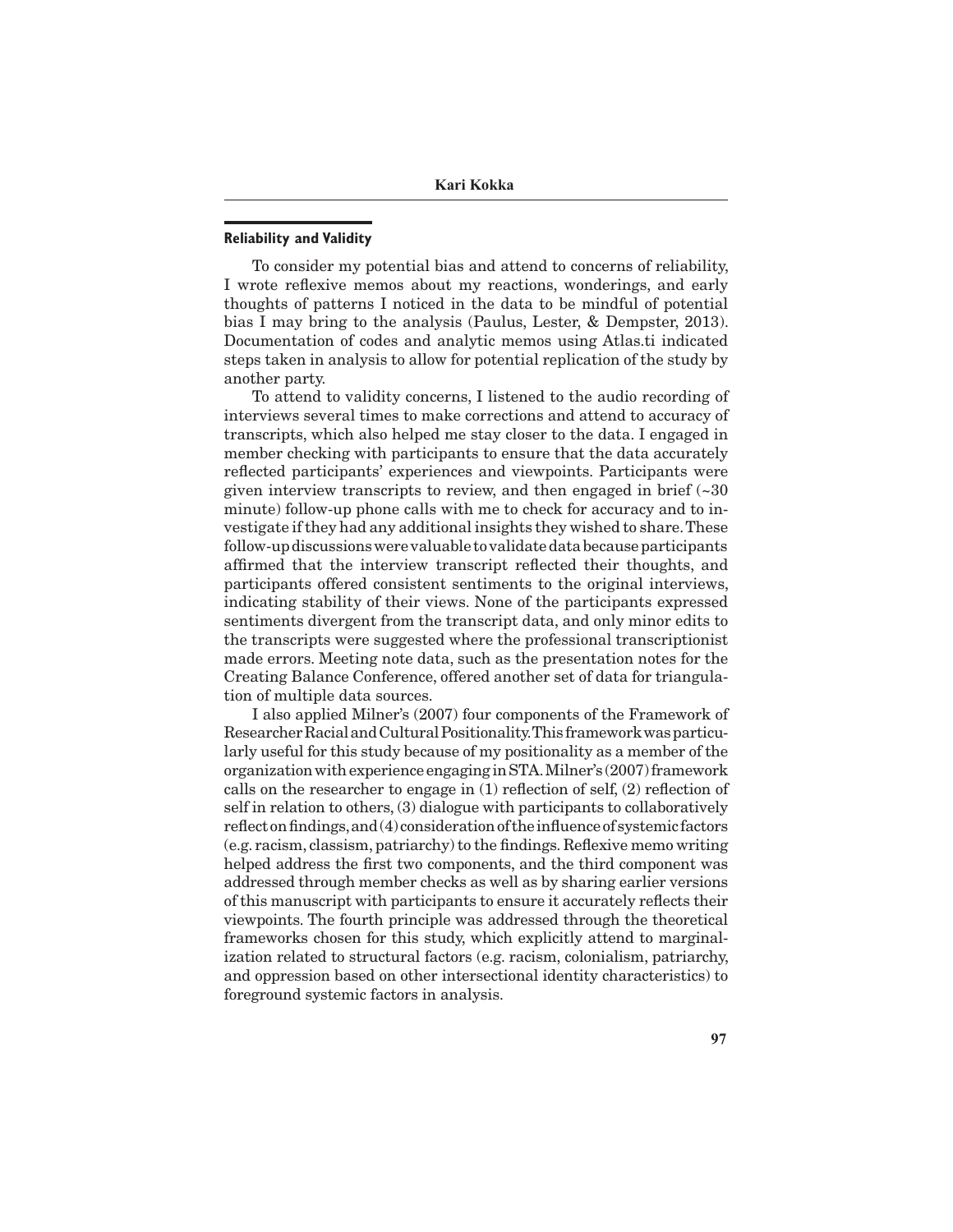# **Results**

Not only is there less research in STEM teacher activism (STA) there are few organizations that focus on STEM education and social justice. The participants in this study founded their own organization specifically to address the need for STEM educators to find and work with like-minded colleagues to organize around social justice work. This study focuses on these four participants to explore what experiences sparked their engagement in STEM teacher organizing and how they conceptualize STA to learn more about teacher activism in STEM fields.

#### **Personal Experiences with Marginalization Sparked Activism**

Findings indicate that because participants have experienced marginalization due to structural racism, colonialism, patriarchy, and/or classism, they engage in STA for their own healing and empowerment and to work toward a larger goal of liberation. All four participants shared individual experiences related to their intersectional identities that sparked their organizing work. Most of these were experiences of marginalization except for John, a white cisgender heterosexual man who witnessed the marginalization of others.

Rose, 42, who recently moved to a coaching role within the district, was an elementary and engineering teacher in Title I urban public charter schools for nine years. She described her feelings of marginalization from an early age. When asked how she became involved in activism she described a Latinx student club she founded in high school and why she founded the organization. "I'm kind of an 'other' within the Latino context, or within the Chicana context. I'm not Mexicana, and I'd always been aware of that since I was little." She explained the influence of colonialism in Nicaragua and how she was raised with her father's war stories about her parents' experiences living under the dictatorship in Nicaragua. Her parents fought for Samoza against the Sandinistas and were therefore exiled to the United States after Samoza was overthrown. She explained how these experiences led to development of her "political consciousness."

Likewise, Victor, 37, who is Vietnamese American and has been teaching mathematics for 14 years, 11 at the community college level and three years for undergraduates at a state university, described his entrance to social justice work through a belated recognition of the oppression he experienced growing up in a low-income community with predominantly residents of color. When asked about his social justice work in the classroom, he first explained his own "transformation"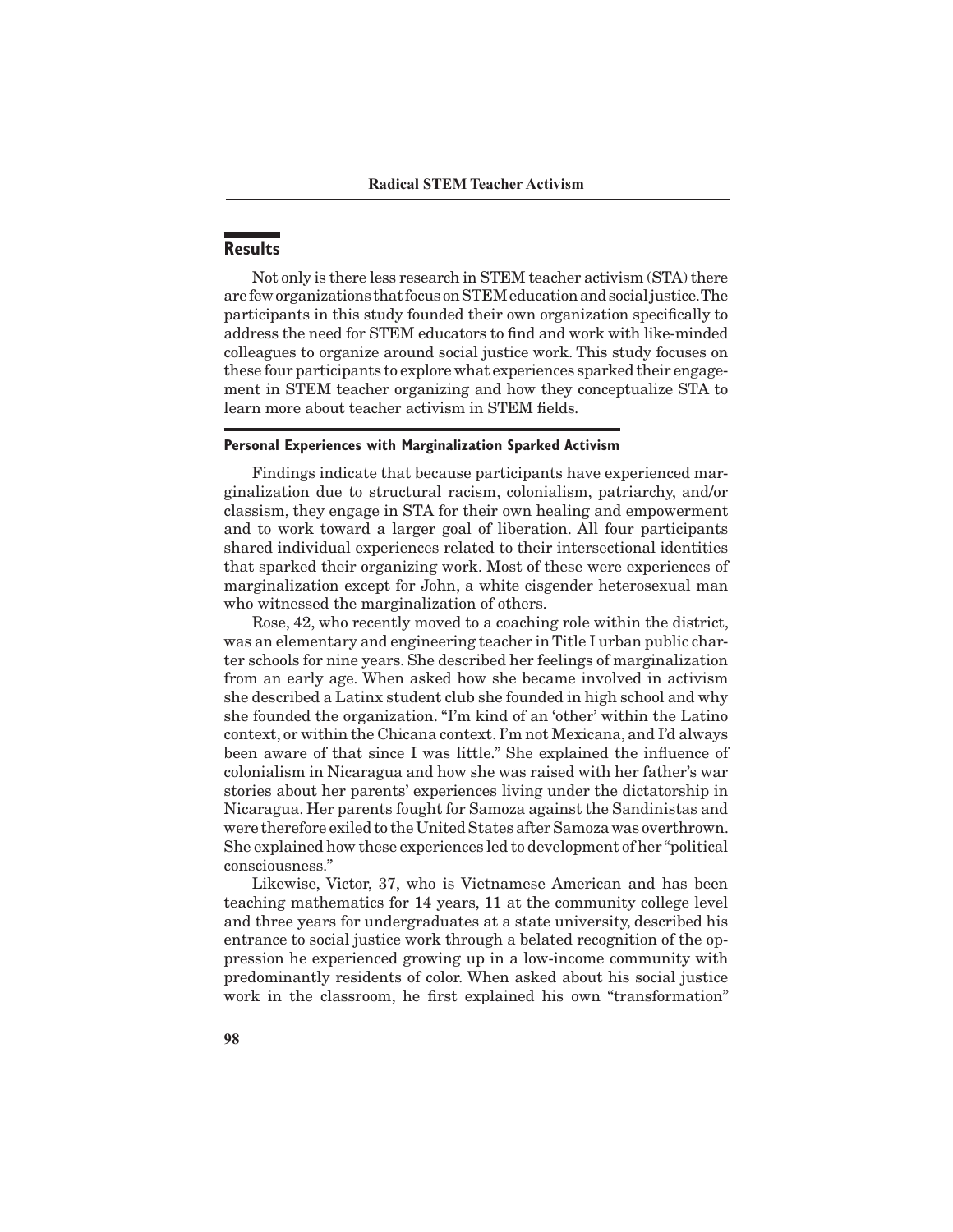#### **Kari Kokka**

when a friend pushed his thinking and opened his eyes to the classism and racism he was experiencing in his own life. He explained, "Before I was brainwashed by the dominant culture, the dominant narrative. I was brainwashed on what students should and shouldn't do, should and shouldn't be." He described how he and his friend "would have disagreements on the economic system." When he attended the National Conference on Race and Ethnicity (NCORE) he explained, "some of their arguments on classism really, really hit home for me. There have been times where people have been overtly racist to me and I'm like, okay yes, I see that. I've experienced it." He described his retroactive reflections of experiencing marginalization due to his intersectional identities related to race and class. He explicitly discussed the intersection of these identities in his reflections of becoming engaged in social justice organizing.

Little did I know I had also been experiencing classism as someone low-income, and then I just never reflected on that. After coming out of NCORE 2013 it really, really, really hit home. Then I really started seeing the connection between the two, between racism and classism. So that was one of the major catalysts [of engaging in social justice work].

He also contrasted his experiences living in a community with predominantly residents of color to a white community, when his parents moved him during high school because he began associating with gangs and his "grades were slipping." This experience also made him realize his ethnic and racial identity as a person of color. Victor's personal experiences of being marginalized and "brainwashed by the dominant culture" fuel his commitment to social justice work.

John, 31, is a white teacher who began teaching at an Afrocentric freedom school in Philadelphia with 99% black students where he was one of two white teachers in the school. When asked how he became engaged in social justice work he immediately described his experience of incarceration as a teenager. His negative experiences in school led him to stop attending school at age 14, and by age 15 he had dropped out. He got into a fight and ended up incarcerated in the Juvenile Detention Center. He witnessed white youth enter and then quickly get transferred to a "nicer placement, a less restrictive setting," but because he was "not on good terms" with his parents they did not advocate for him to be transferred. Witnessing patterns in the Juvenile Detention Center he began to question, "Why am I the only white person here most of the time?" He described his youth incarceration experience as the most pivotal to his political identity stating, "I think that this is at the core of at least my political identity if not just at the core of my identity altogether."

John eventually took the GED to earn his high school equivalency and attended college where his professors also influenced his awareness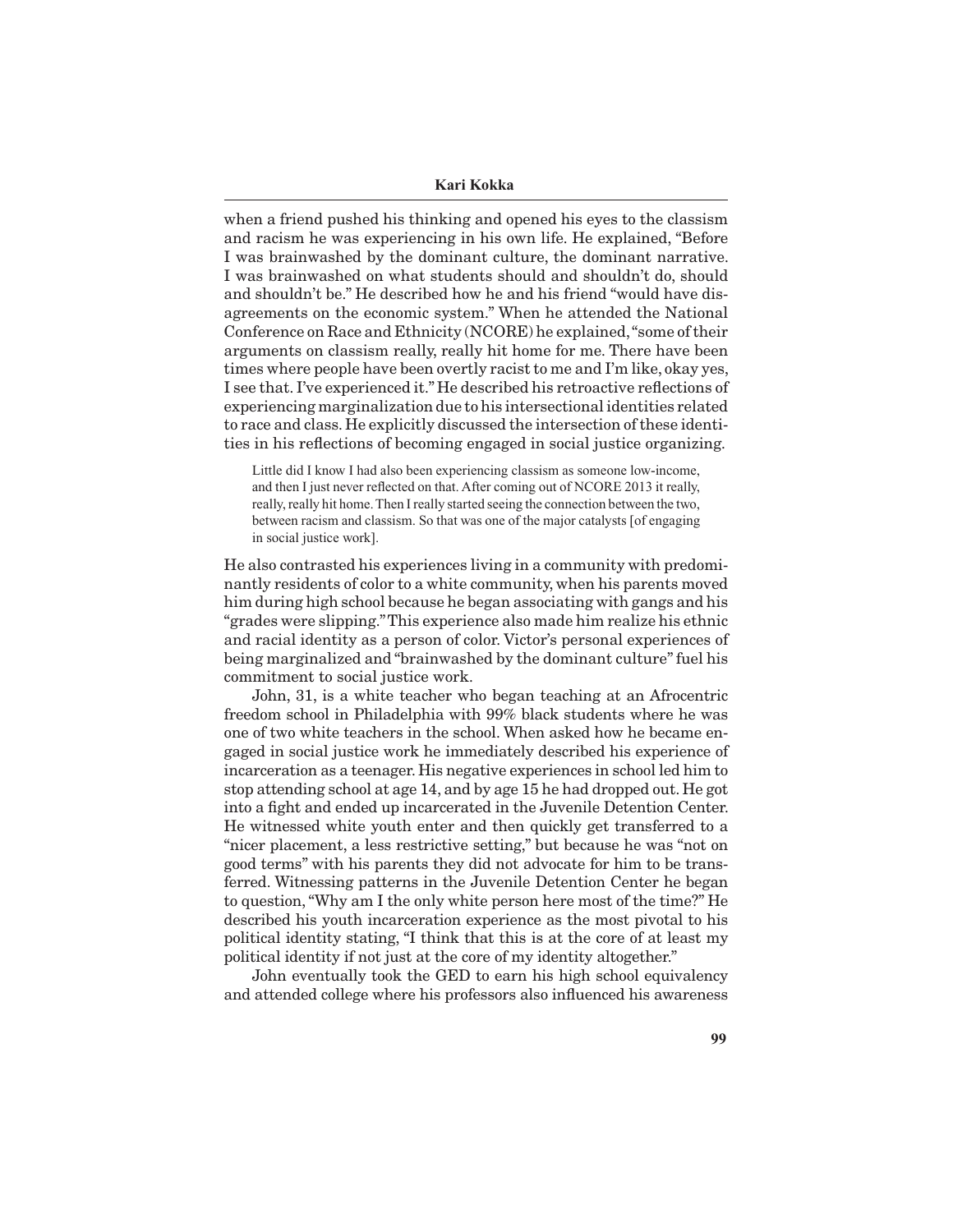of injustice, where he learned about "other '-isms'" and "the ways in which schools can marginalize kids, not just based on race or whether they grew up in a city or not, but also by sexual identity and gender, and ability / disability status, and those kinds of things." Like Victor, he emphasized that once you begin learning about systems of oppression, "It's like a rabbit hole. Once you start becoming aware of the systems that lead to these kinds of things, then that just raises more questions, and I read more things and talk to more people."

Carissa, 38, also described personal experiences sparking her social justice work. Carissa is a Taiwanese American woman who taught mathematics for 11 years in Title I public schools before working as an instructional coach, which has been her professional role for the past six years. She explained that she grew up "in this very in-between world" where she lived in a poor working-class neighborhood, but she and her brother attended school in a community that was in "a university town, super well-off, very white." She explained, "On a daily basis we were seeing our privilege by attending wealthier schools than our neighbors, and then on the other hand, we felt how much we didn't fit in in this K-12 setting." She reflected on her experience of living in these two spaces. "I think that existence also really primed me for my politicization when I got to college." In college she learned about Asian American history and the civil rights movement and became involved in "anti-racism organizing on campus."

Participants shared stories of firsthand experiences that ignited their engagement with social justice organizing, explicitly discussing their intersectional identities. Race and class were mentioned most, likely because all four participants were cisgender, not queer, $10$  and able bodied.

#### **Strong Understanding of Systemic Oppression**

In addition to personal experiences sparking their organizing work, participants expressed a strong understanding of systemic oppression that both fueled their commitment to engage in social justice work and also influenced their conceptualization of STA.

Rose described "how dysfunctional we are in systems and institutions in the U.S. and, especially, how the educational system serves as a re-traumatizing experience." She explained the dangers of the school to prison pipeline and the "education industrial complex." She explained that oftentimes as educators, "we don't get at core issues like poverty and imperialism and capitalism. And, so in those respects, we still fall short in our analysis." She analyzed the intersection of capitalism and technology, where we have a "history of amazing scientists and technologists and engineers' ideas being co-opted by the U.S. government and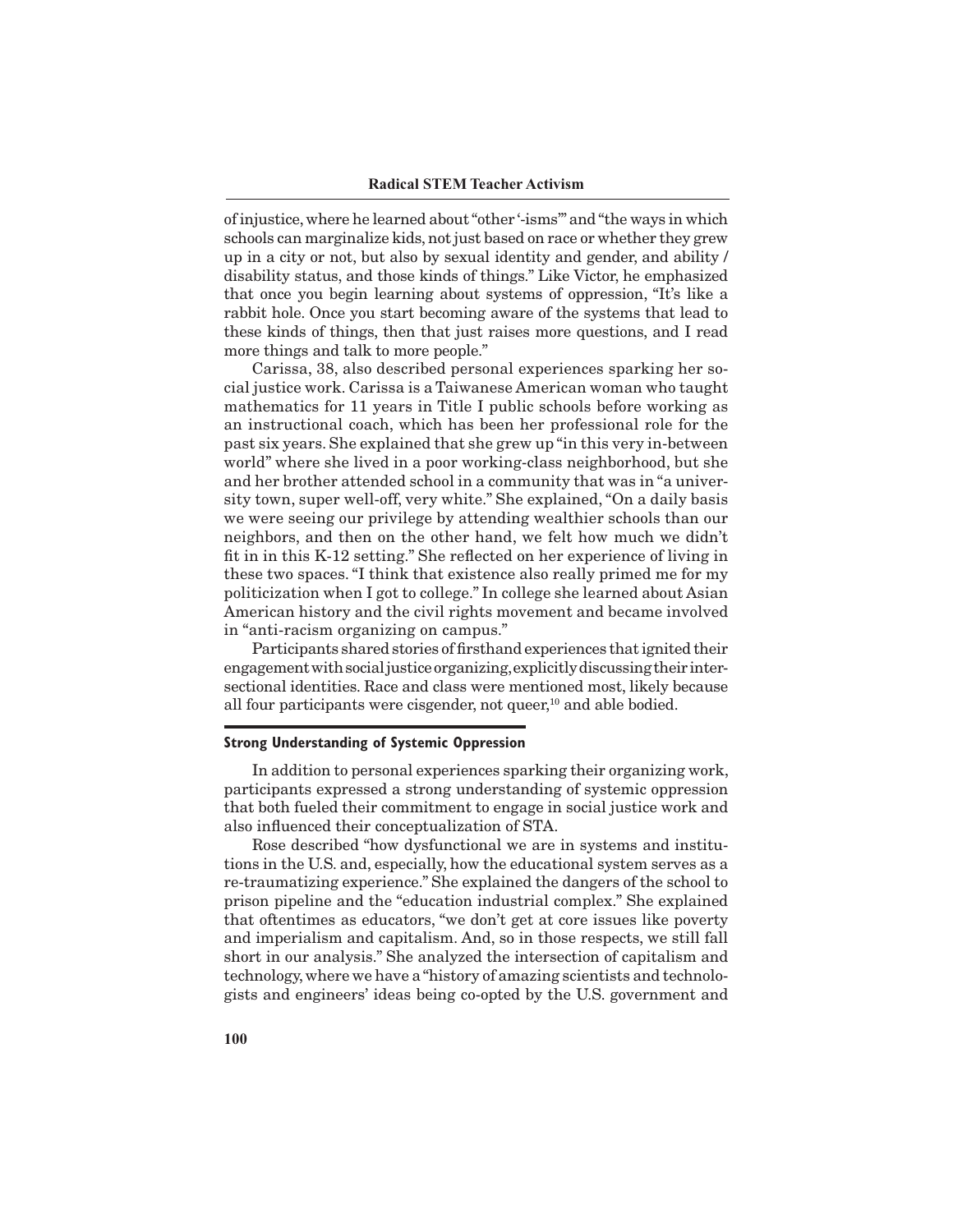by corporations." She became an engineering and technology teacher to position herself in the "center of these conversations" to empower her students to question capitalism especially regarding the current boom of technology, which is of great relevance to Rose and her students being close to the Silicon Valley.

Victor also discussed systems of oppression at length. When describing his own "transformation" he explained, "I was learning how the system is very—the newest word for me is colonized—how the existing education system is colonized, how it perpetuates social inequalities and that it's so disconnected from the people they serve." Not only is he highly conscious of systemic oppression such as colonization, which TribalCrit stresses is endemic to our society, he constantly checks his own privilege.

The system, the people with privilege just keep it all to themselves. I was just like, okay, am I contributing to that? And I was. In many ways I still am, so just checking myself and checking my positionality and this is definitely an ongoing effort, because of what we're surrounding by, these unhealthy bootstraps arguments everywhere, it permeates this culture. So that I'm always working on.

He described his desire to constantly question his power in his own classroom. He aims to disrupt dominant classroom structures by offering students agency, by "giving them power to run the class and have decision making over classroom environments and policies."

Like Victor, John constantly checks his privilege. He chose to begin his teaching career at an Afrocentric school in Philadelphia because he specifically wanted to learn from black womxn who ran the school. He expressed his interest in working with the members of this STA organization. "I really wanted to be in an organization that was led by womxn of color, for my own grounding." He explicitly stated that this is especially important for himself as a white man. "I guess that's a danger for anyone, but I think it's particularly dangerous for white men, because there's so many institutional factors that reiterate that or can reinforce that, if you let them."

Carissa also checks herself, reflecting on her own internalized racism. "How have I internalized these racist ideas in the ways that I behave, in the ways that I conduct my classroom and interact with my colleagues, with my students?" She explained her own susceptibility given the power of racism and white supremacy, "Even though I think that I have pretty good power analysis of what happens, that doesn't mean that I haven't been affected and taken on that toxicity." Likewise, Rose reflected on her own role in "being complicit in imperialism and capitalism," and her desire to continue her own learning for herself and for students. All four participants questioned their complicity in perpetuating systems of oppression without being prompted, as I did not ask any interview nor probing questions specifically about this.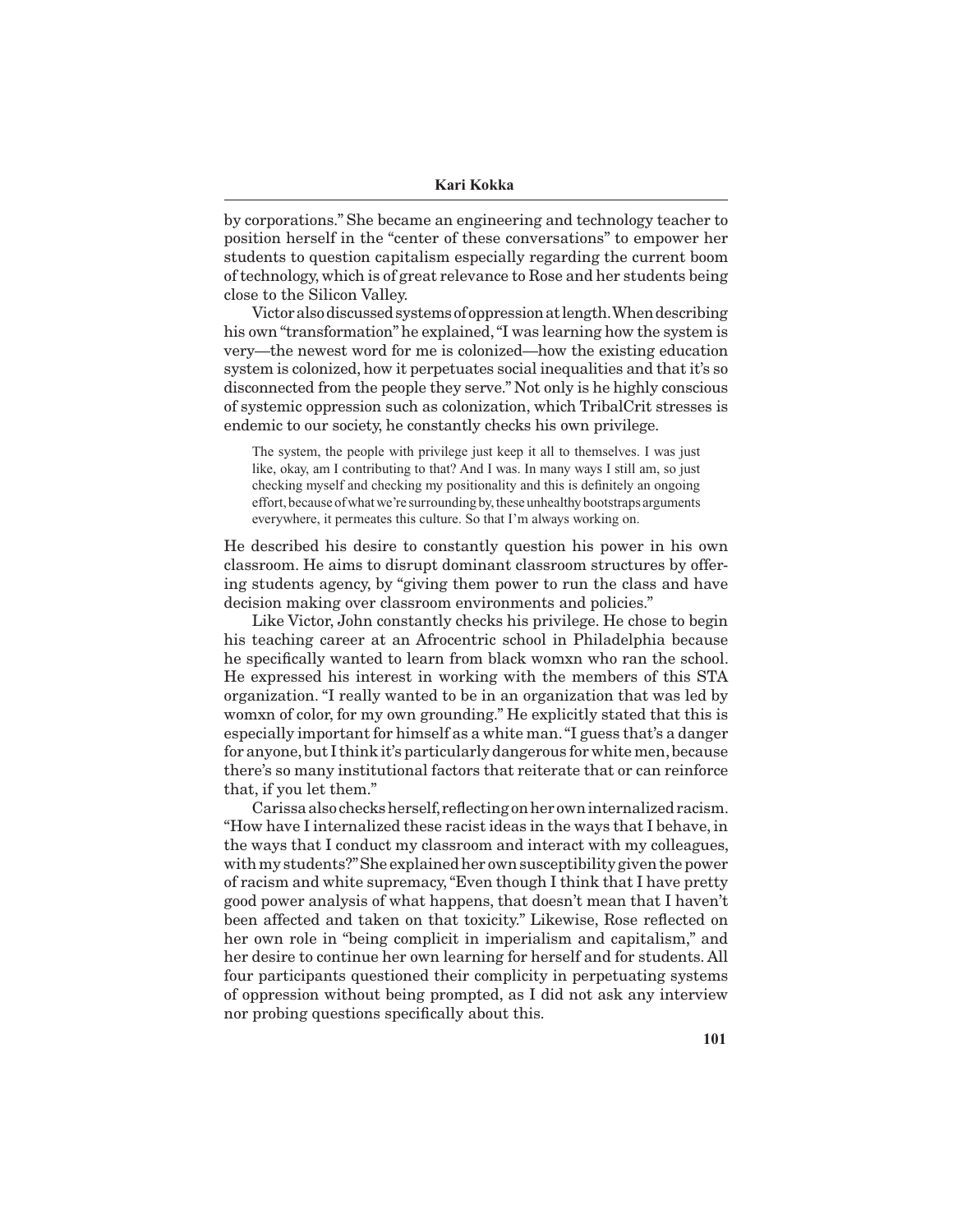Not only do participants have a deep understanding of power and oppression, they constantly question their own participation in such systems. They work to check their own privilege, their internalization of "toxicity" such as racism and patriarchy, and strive to continually develop their consciousness through reading, research, and discussion.

#### **STA as a Tool for Healing and Liberation**

This deep awareness of systems of power and oppression coupled with their individual experiences of marginalization fuel their commitment to activism where STA becomes a tool for healing and empowerment for themselves and their students. Their understanding of the structural and intersectional nature of oppression serves as a protective measure to buffer participants from internalizing racism, patriarchy, and classism, where participants do not blame themselves for their own oppression, which can happen to members of minoritized communities (Ginwright, 2016, p. 8). The STA organization becomes a space where participants work collaboratively to decolonize STEM education and work toward creating humanizing ways of teaching STEM subjects.

Participants conceptualize STA as engaging in healthy, humanizing practices that honor and incorporate ancestral knowledge while working in community with one another. This conception of STEM education as humanizing and collaborative counters the current enactment of STEM education in many classrooms, where many schools still utilize a "banking model" of learning where students are merely receptacles of information from a source of authority, such as a textbook or teacher (Friere, 1970), rather than co-constructing knowledge with an intellectual community (Senk & Thompson, 2003).

**Community Health**. Victor spoke at length of the importance of "healthy practices" and "healthy classrooms." When asked what some of the benefits of engaging in STA are, he responded, "the highs for sure are the really healthy practices in healthy classrooms, which then leads to more student engagement, more student desire to learn, more student connection to the content." When asked to elaborate on what he meant by "healthy" he explained,

I'm going to tie this back to radical STEM and one of the founding pillars is to use humanizing, liberatory practices. What I mean by healthy is I mean these are spaces where there's healthy communication, healthy interactions, between students and each other—students and faculty. One of those is that if something's going on with a student, then that's addressed. If the student has needs that are nonacademic, that's addressed. And usually a lot of low-income students have needs that are nonacademic.

Victor mentioned students' nonacademic needs, such as counseling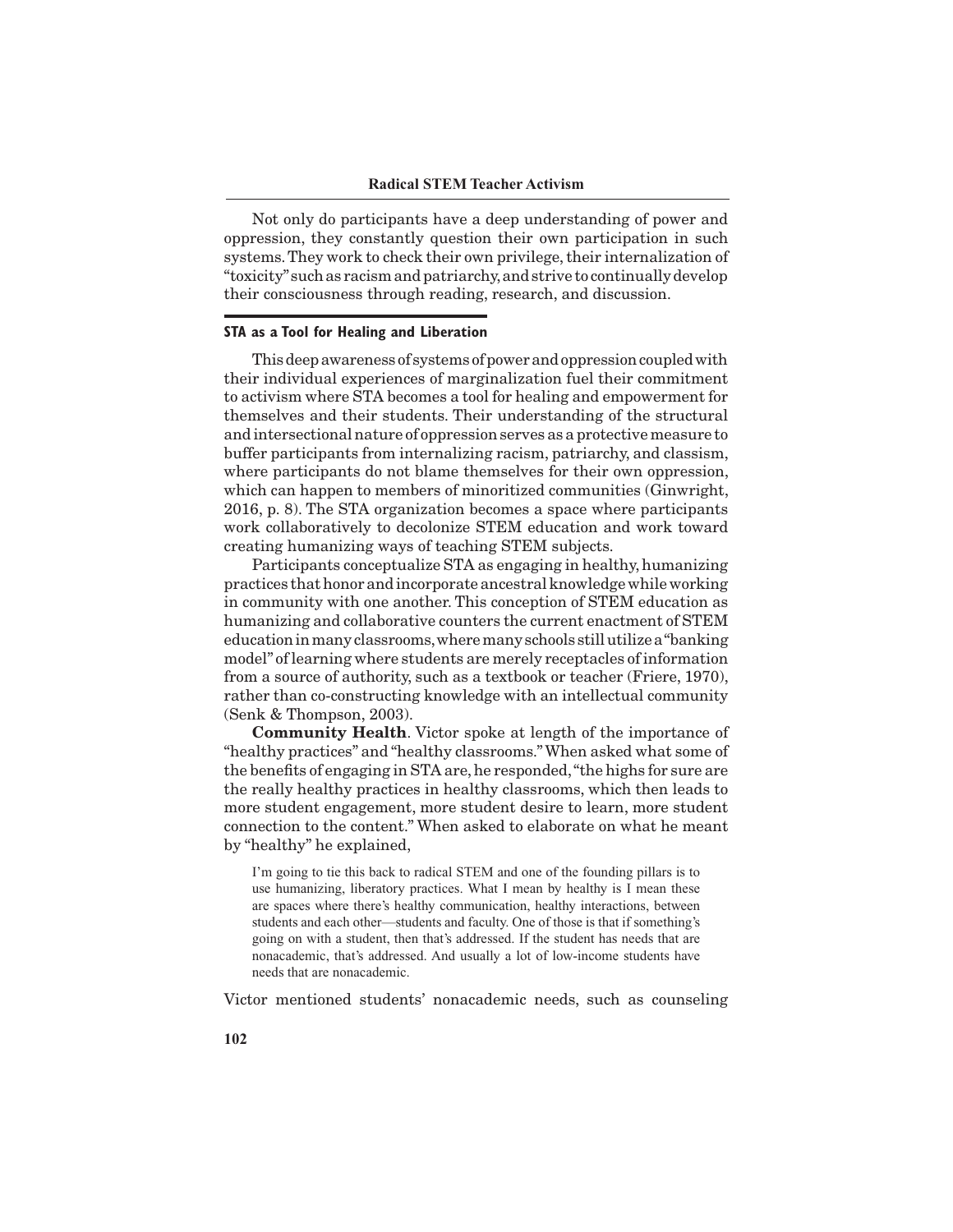services to maintain their health and well-being, or even facilitating access to basic necessities such as food security and a safe consistent place to live with access to transportation to and from school and work. He also offered a contrasting example of an unhealthy classroom where students are excluded from learning experiences through "exclusionary acts, being kicked out of class."

He described how he stays healthy amongst such narratives by staying connected to the community he identifies with, "low-income working-class families, who've been intentionally held out and pushed out and don't have access." These community connections help him to "able to serve them [the community] as opposed to answer to the industry." Victor views his STA work as a healthy practice, where STA becomes a means of engaging in his own healing.

Likewise, Carissa discussed the importance of being able to "read and write the world, using math to transform that world… where you can truly exist as a whole human with everything you are and everyone that you bring with you." Like Victor's comments she stressed the importance of "connecting our humanity to these technical fields which so often are abstracted from that … and making sure that our students also get access to those connections and are able to grow them in their own ways." She connected this to the work of the STA organization which supports her own healing and connection to humanity. She named two principles of the organization that emphasize STEM learning as "humanist" and "environmentalist." "STEM is not just about getting a good job in the tech industry or being able to be a doctor or a lawyer, but that really it is in service to, in service of our communities." These sentiments are like Victor's comments about schooling being in service of and for communities rather than what he referred to as "the industry." John also described the importance of building a "network of people" with other STEM educators interested in social justice work to "learn from each other and support each other." By attending to community health, participants engage in their own healing and care for others through their activism within the STA organization.

**Community Ancestral Knowledge**. Like Victor, Carissa, and John's commitment to work in community with others, Rose also spoke of her desire to work "with teachers in community to build community around social justice and STEM ... to get reconnected." She linked this to ancestral knowledge, imperialism, and ethnic studies. In addition, she discussed her own ancestral background as integral to her desire to learn more about her own cultural background, which she described as "part colonizer and part colonized, a survivor of colonization." She explained, "I'm not pure indigena. I have Spanish and Arabic blood in my lineage. I have Chinese blood in my more recent lineage. I say that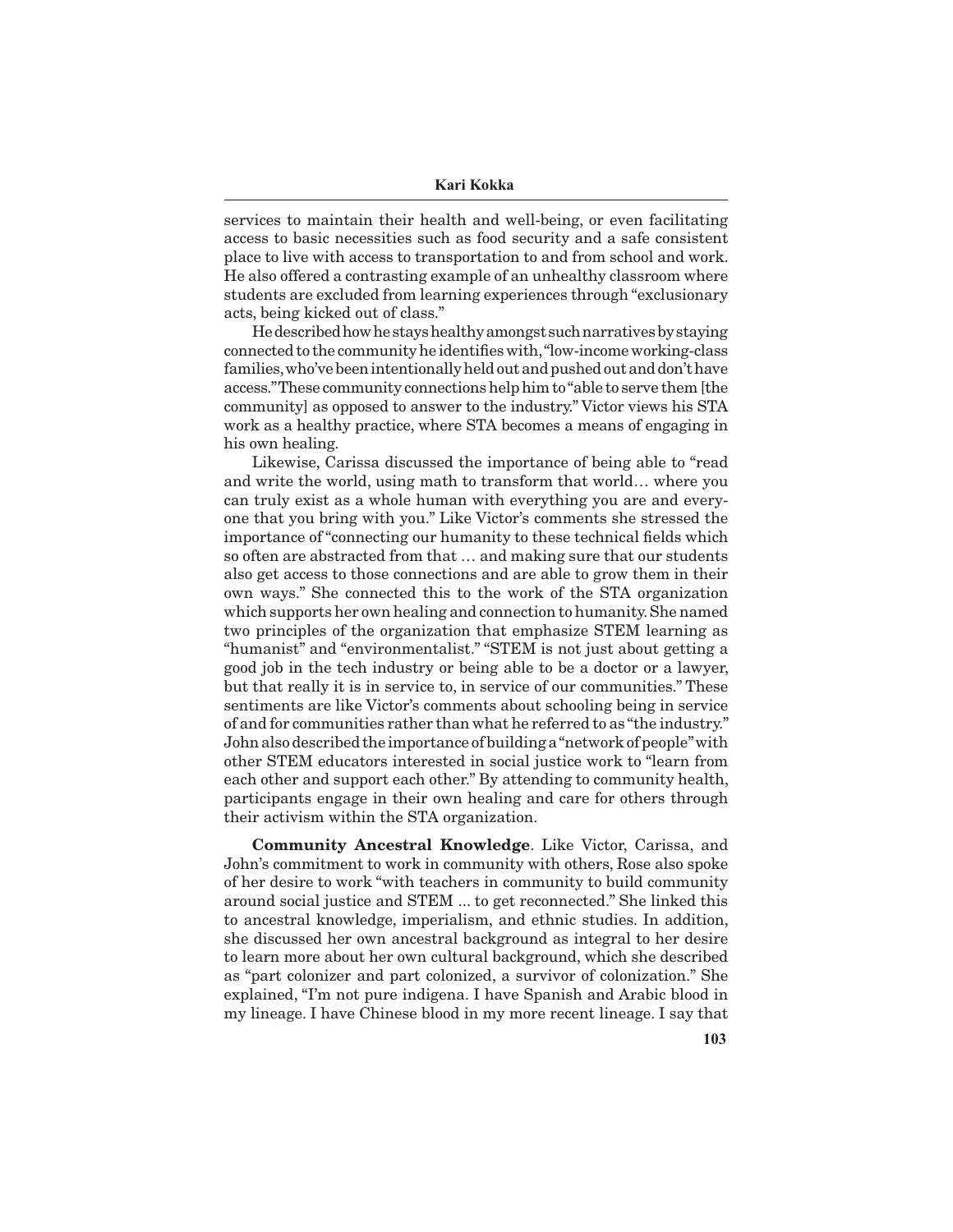to be aware of my people before me in history." She reflected on her own K-12 educational experiences and the lack of connection to learning about her ancestors, nor any connection of her science education to her Nicaraguan ancestors. She wishes she knew more about her "ancestors from the region where [she's] from prior to colonization." She wants to help students learn about the mathematical and science knowledge of their ancestors, and one way she strives to do this is through intersecting ethnic studies and STEM subjects. Rose explained,

The ways we've stripped science and math out of the curriculum for such a long time is just another way of disconnecting our youth from their scientific and mathematical ancestral knowledge. And then disconnecting us from the land and from our own agency - on how to be on the Earth, and how to live without corporations producing for us. It's just another cog in that mechanism of dependence created by imperialism. So I want to be teaching in classrooms where that knowledge was going to be uncovered, even for myself.

She continued and explained her goals for engaging in STA and for teaching STEM through a critical and liberatory lens.

I'm trying to play catch up, but my goal would be for kids to have an experience where they're learning technical, scientific, mathematical knowledge and be able to apply those in real-world situations. But also be better grounded in understanding where that knowledge comes from and how, historically, a lot of that knowledge has been co-opted and at this point, we just assume that it comes from the government.

She contrasted traditional conceptions of knowledge that come from textbooks and standards with ancestral knowledge connected to the land stressing that "First Nations pedagogy clarifies that knowledge is a living process, not a commodity to possess." She highlighted the healing power of STA by expressing her desire to engage in personal reflections "starting with the self" and continuing to learn about her ancestral history as well as indigenous ways of being on the Earth.

She explained her desire to "teach STEM so that students can get reconnected to the Earth, so that they respect the Earth. And not teaching them to exploit the Earth and each other." She also clarified the critical nature of ethnic studies stating, "Ethnic studies is really specific about developing student agency for action through critical pedagogy for liberation versus something like cultural responsiveness where you create a safe cultural space to cultivate students' cultural confidence." She continued her explanation clarifying that culturally responsive pedagogy is "a good place to start" to then engage with ethnic studies where students are supported to "take action toward social justice."

Carissa also spoke about connections to ancestral histories where STEM education is a "community-based practice." She stressed that STEM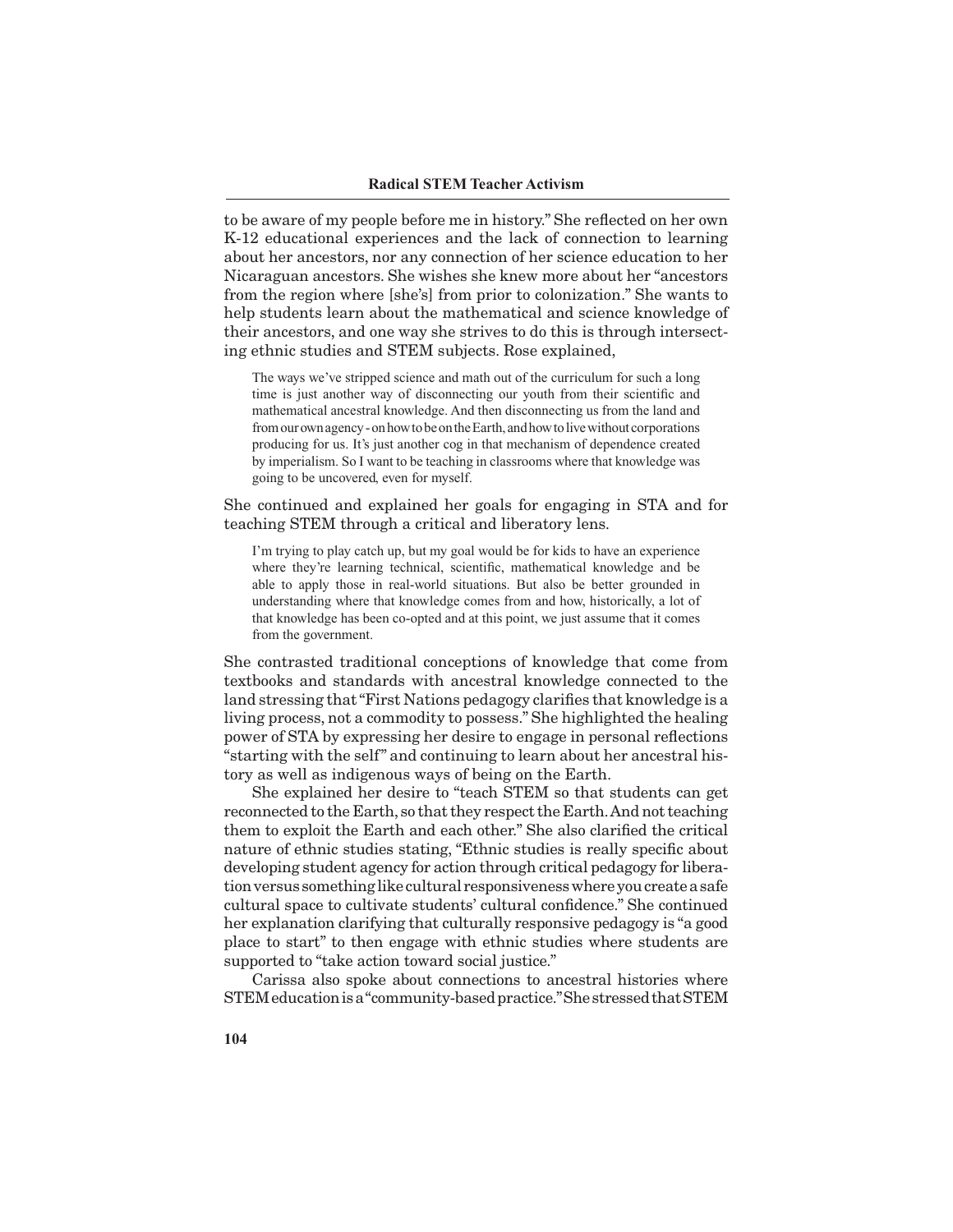**Kari Kokka**

education should "not be isolated from the histories of people that have practiced it, that have benefited from STEM or that have been oppressed by it either." She continued explaining "that our practice as educators is informed by the struggles of resistance and the experiences of oppression that we've all had in our history." Participants' commitments to working with communities and connecting to ancestral knowledge undergird the mission and vision of their work in the organization. STA serves as a means for participants to heal from their own experiences of marginalization while working to create humanizing learning spaces in STEM to work in community for liberation.

#### **Actualization of STA**

Participants' commitment to engage in healthy humanizing practices, connecting to ancestral knowledge, in community with others shapes the goals of the organization. They also recognize the importance of doing this work specifically for STEM education because of the status granted through achievement in these subjects. John discussed the unfair status that mathematics achievement is given where "mathematics is put on a pedestal," and, "It gets all this special status." He shared that one of his goals is to "dispel the notion that it takes a special type of person to be able to do mathematics, and really help everybody to see that it's not an arcane subject." He continued, "It [mathematics] really is based in the ways in which they already think and talk and live, and I want to help them to make those connections and be empowered in those ways."

Carissa described her social justice goals in her role as an instructional coach as well as the STA organization's principles and goals. Through her position as a mathematics instructional coach, she initiated a Social Justice Mathematics inquiry group where teachers, administrators, coaches, and other professional development providers participate in monthly meetings at the county department of education and engage in action projects at their school sites. When asked about her Social Justice Mathematics goals she responded, "In my current sphere of influence, it would mean that teachers and administrators, all the different levels, are thinking about how to make sure that every student leaves with a high-quality math education." She continued specifying that every student should develop "the ability to analyze, quantitatively, what's happening in their world, but also an ability to take those skills and apply them to different contexts." She emphasized that she means every single student, referring to her four years of experience teaching special education, and her commitment to improving education for all students. She described the district policies that would need to be in place to support this work, and she clarified that, "Ultimately, if Social Justice Math was successful, there wouldn't be a term 'Social Justice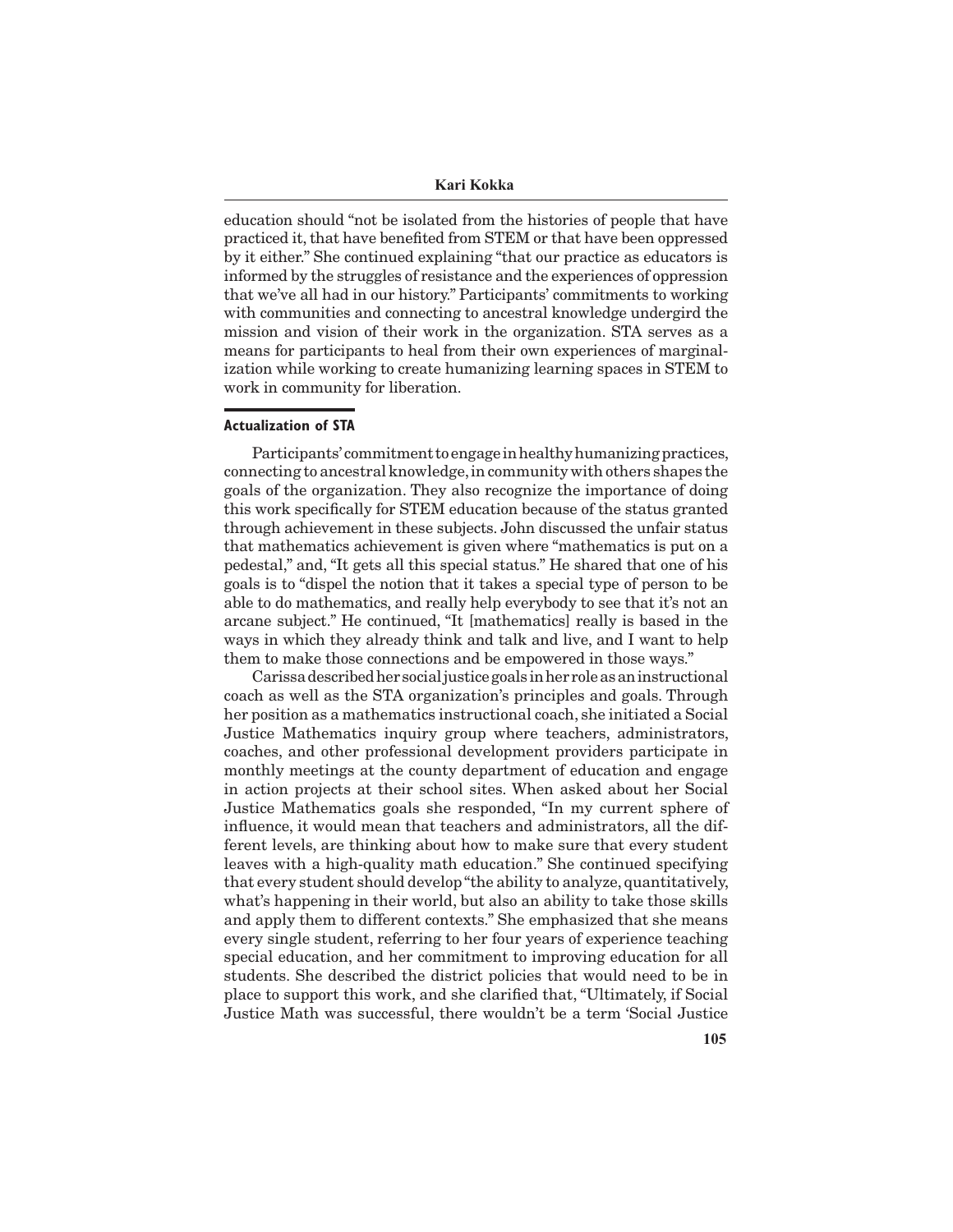Math' because it would just be math education, and we would be making sure that every student got what they needed."

Participants described their goals for STA as achieving high-quality STEM education for all students which is humanizing, connected to ancestral knowledge, and where students are empowered to investigate their world in community with others. The organization explicitly focuses on three principles. Carissa described them in her interview. "One is that it's led by womxn of color, and that is to address the traditional way that STEM fields have been dominated by white men, in particular." She explained, "This idea that comes from Critical Race Theory and ethnic studies where those folks who haven't had access, who've been subjugated or oppressed, have a much more nuanced and refined analysis of what is actually going on in the field." The second principle, "is that it is humanist and environmentalist… that really the goal is community empowerment and liberation." The third principle, "is that it's grounded in ethnic studies… making sure that our students also get access to those connections [to ancestral knowledge] and are able to grow them in their own ways as they develop their own practices in these fields." These goals connect to principles of Critical Race Feminism, which center the experiences of womxn of color, and to the principles of TribalCrit, that center ancestral knowledge connected to the land and to communities.

The organization strives to meet these goals in monthly meetings which consist primarily of three activities. The group clarified the principles, aims, and activities of the organization to present a workshop at the Creating Balance in an Unjust World Conference on STEM Education and Social Justice. First, the group consistently engages in political education to continue learning. To do this, texts are used to further members' political education utilizing Gallery Walks and other structured reading discussion protocols (e.g. like those from the National School Reform Faculty, n.d.). These texts focus on the intersection of STEM education, social justice, and humanizing, liberatory pedagogies. (See a sampling of articles in Table 2.)

Second, the group uses Critical Friends Protocols (National School Reform Faculty, n.d.) to collaboratively develop and refine lesson plans to teach STEM in a humanizing and liberatory way. For instance, one lesson refined in a meeting used Social Justice Mathematics to explore data related to a local social issue. A teacher at a private school, created a mathematics activity where students collaboratively graphed trends in the rising cost of housing in comparison to the mean salaries over time. The teacher aimed to humanize community members experiencing homelessness, where some students held prejudices. The Critical Friends Protocol allowed the teacher to gain feedback at the meeting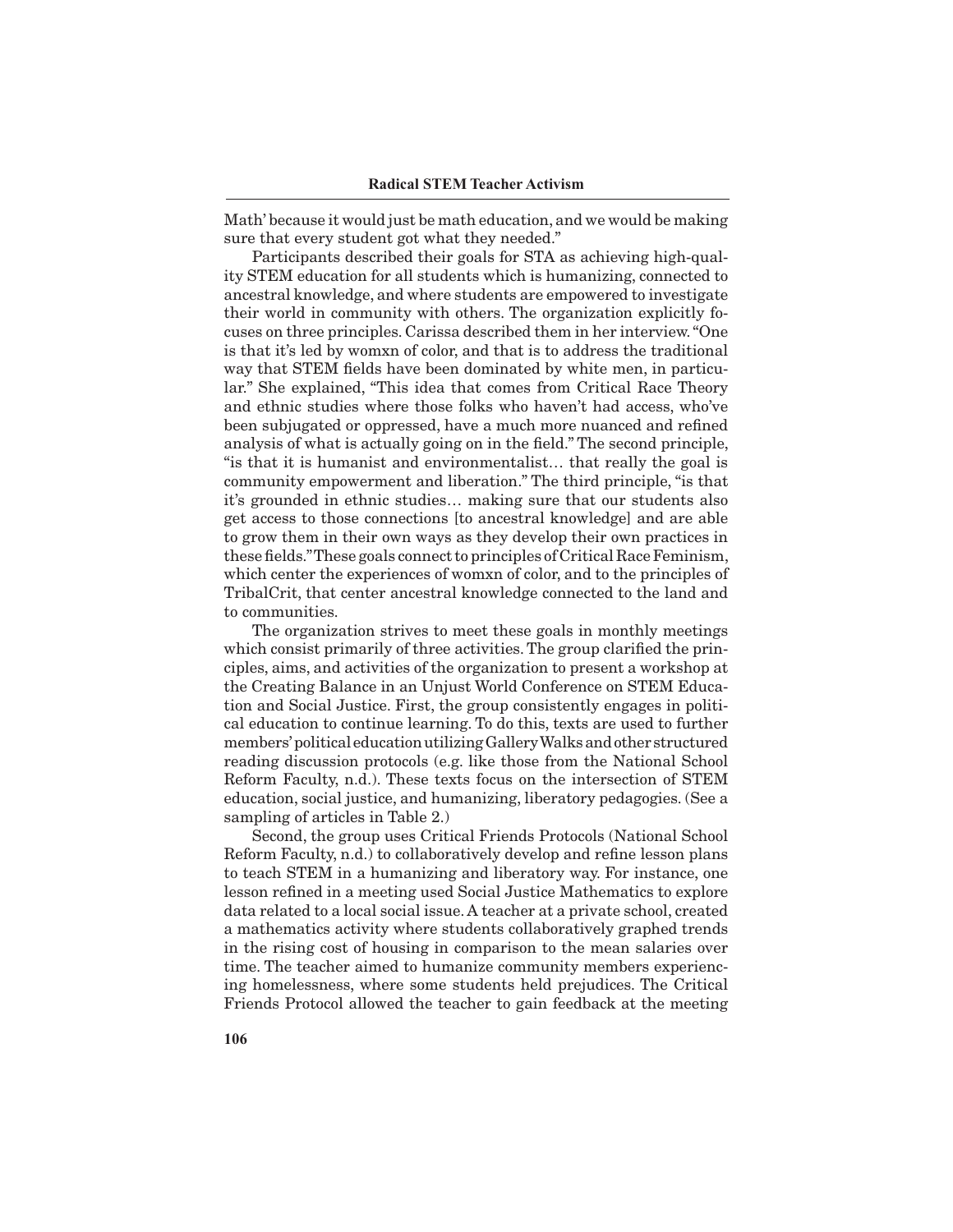to refine and improve the lesson, attending to social justice goals such as humanizing STEM instruction.

Third, the group uses Racial Identity Caucusing (Racial Equity Tools, n.d.) to engage with reflective discussion questions such as the following, which they used during their workshop at the Creating Balance Conference:

1. How does your internalized superiority/oppression play out in the social justice STEMM<sup>11</sup> work that you do?

2. How are you addressing your internalized superiority/oppression on a personal and/or systemic level to be a better STEMM teacher?

These caucus groups offer "a space for [racial] groups to process how oppression is playing out in [our] analysis and work" as stated as the "purpose" for racial identity caucusing for the Creating Balance workshop. Because the caucus groups are specifically delineated by race, typically two groups are formed which they refer to as "norm dominant" and "oppressed," creating a group of white educators and a group of educators of color. After discussion in the two identity groups, attendees reconvene to report back and engage in further dialogue. This process can also work with different intersectional identities considering gender identity, language backgrounds, or ability status to name a few.

These three activities, (1) reading texts with protocols, (2) social justice STEM lesson design, and (3) racial identity caucusing, intend to align with the three principles of the organization which are (1) womxn of color lead the organization, (2) STEM is approached through human-

**Table 2**

| .<br><b>Sample of Articles</b>                                                                                                            |                                      |
|-------------------------------------------------------------------------------------------------------------------------------------------|--------------------------------------|
| Article Title                                                                                                                             | Author(s), Year                      |
| Political <i>Conocimiento</i> for Teaching Mathematics:<br>Why Teachers Need it and How to Develop It                                     | Gutiérrez, 2017a                     |
| What's Radical Love Got to Do with It?<br>Navigating Identity, Pedagogy, and Positionality<br>in Pre-Service Education                    | Douglas & Nganga, 2015               |
| Pedagogies of Liberation in a Thermodynamics<br><b>Engineering Class</b>                                                                  | Riley, 2003                          |
| Making Through the Lens of Culture and Power:<br>Toward Transformative Visions for Educational Equity                                     | Vossoughi, Hooper,<br>& Escudé, 2016 |
| Black Women's and Girls' Persistence in the P–20<br>Mathematics Pipeline: Two Decades of Children,<br>Youth, and Adult Education Research | Joseph, Hailu,<br>& Boston, 2017     |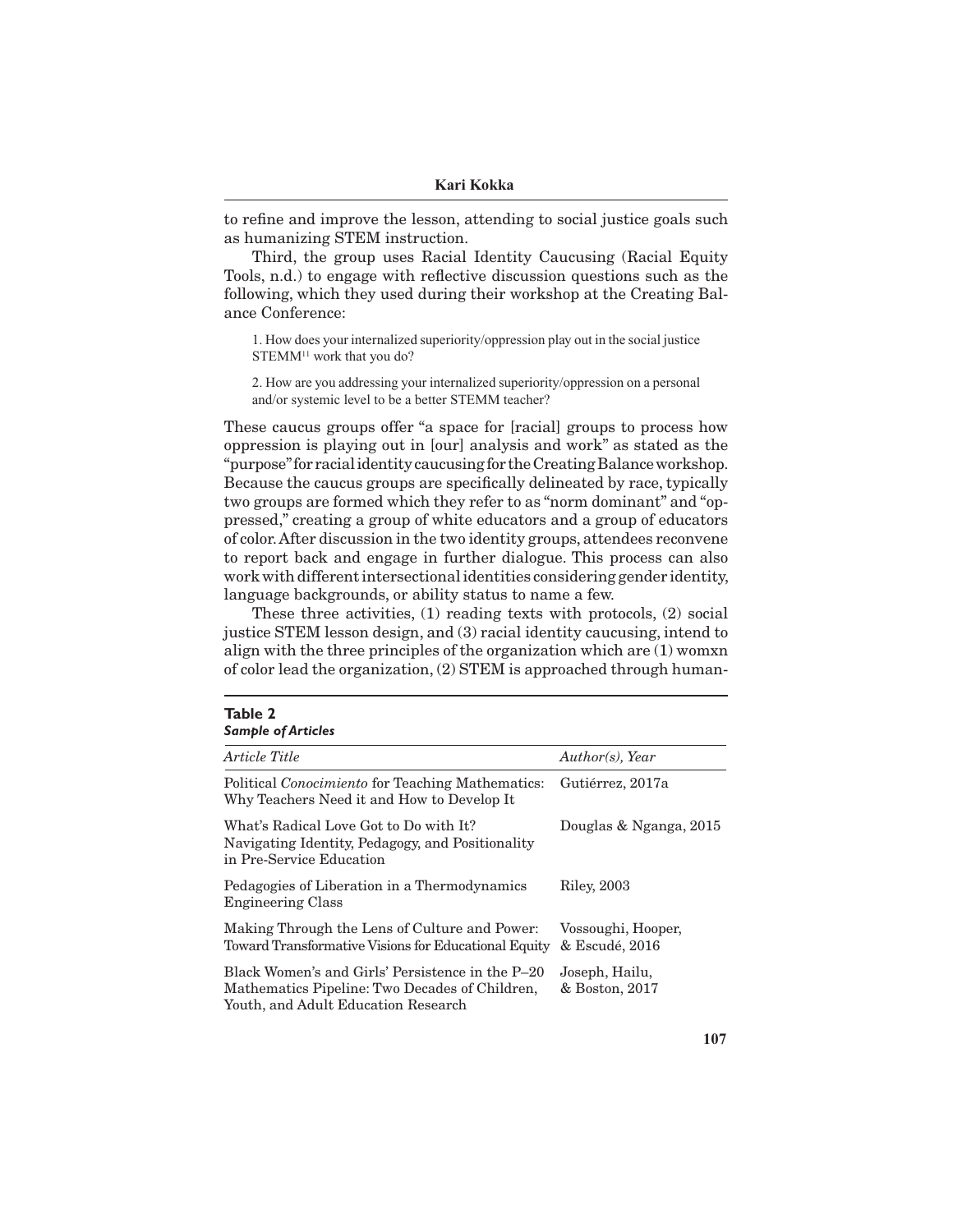ist and environmentalist pedagogy, and (3) STEM is taught through an ethnic studies lens connecting to ancestral knowledge. In addition to the three principles of the organization, the following essential question guides their work: How do we explicitly teach STEMM through a critical and liberatory lens?

Participants are also acutely aware of dangers of dominant groups claiming to decolonize STEM. Rose explained how this manifests in engineering and making, "The maker movement claims to use pedagogical approaches like 'shared knowledge,' 'redirecting authority,' 'figuring it out,' and 'project based or collaborative learning.'" She continued,

My critique is that in doing so the Maker Edu movement perpetuates white, colonizer cycles of discrediting indigenous pedagogy while taking that knowledge and practice and re-branding as its own. This means that we are still not decolonizing ourselves to understand origins of practices. It means that we are still accepting that these ideas are new to the Maker Edu movement of today completely ignoring or are complicit in the erasure of the fact that indigenous peoples passed down knowledge in these ways already.

To address such tensions and work toward the three goals of the organization, monthly meetings are held with invitations to interested STEM teachers.

Meetings rotate between various K-16 school sites to encourage participation from teachers of schools of diverse locations. Meetings start with introductions, where members also state their preferred pronoun, an overview of three principles, and posing of the essential question. Meetings then engage in one of the three activities. Reading a text and then discussing and engaging with it through a Gallery Walk or other text protocol tend to be the most common. After the discussion of the text, breakout groups work on various "action items," such as writing letters of support for scholars under attack<sup>12</sup> or preparing to co-host the welcome event for the Creating Balance Conference. Meetings typically end with announcements of social justice related events and actions that members may be interested in supporting, such as a Black Lives Matter in Schools event, the womxn's march, or events held by other social justice organizations.

This organization's principles, activities, and backgrounds of founding members provide an example of how four teacher activists conceptualize STA. Their commitment to humanizing STEM education offers insights about how STEM teacher activism may function as a vehicle for healing and empowerment for teachers of STEM subjects.

#### **Discussion and Implications**

Carissa, John, Rose, and Victor's personal experiences and their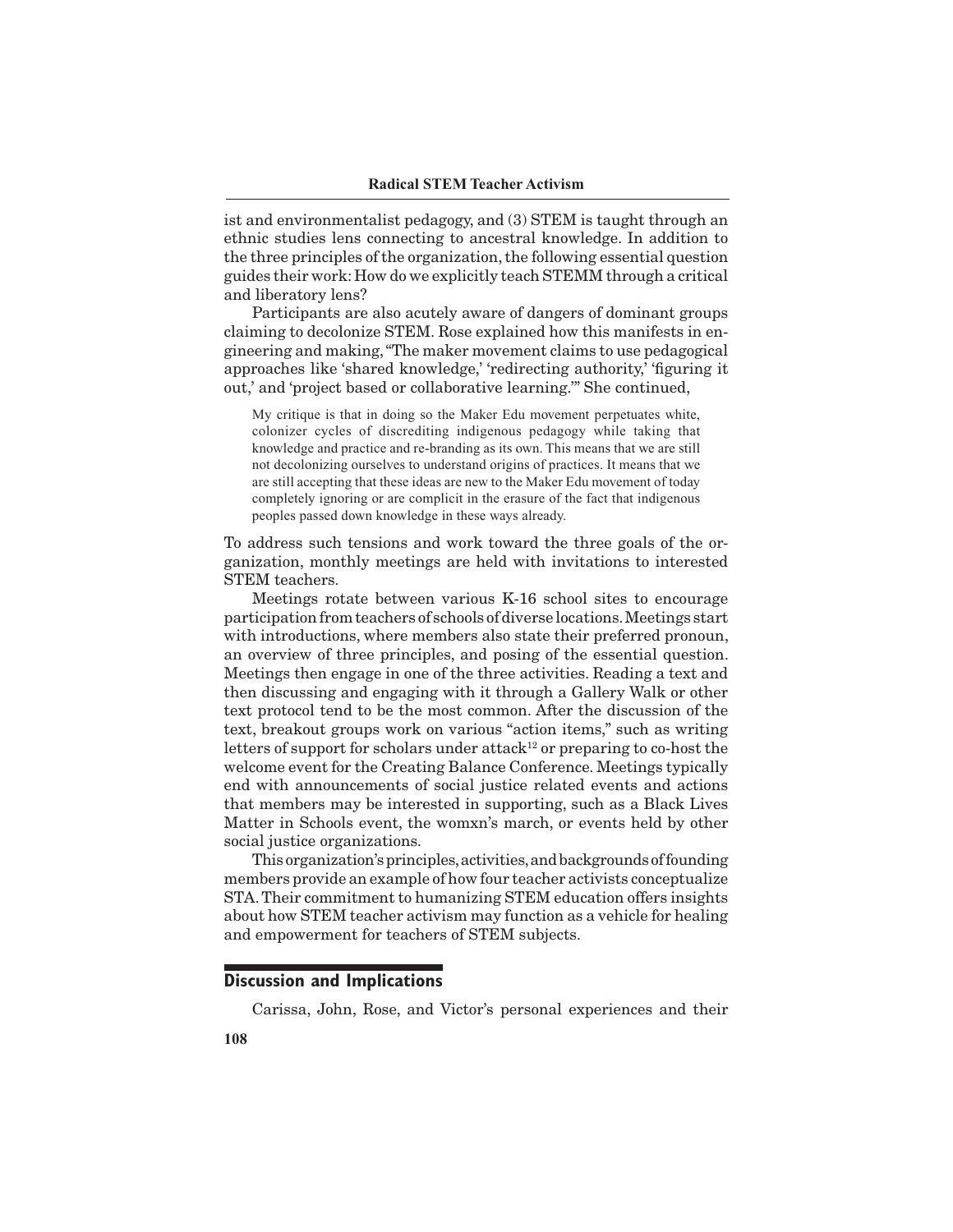strong understanding of the structural nature of power and oppression deeply motivate their engagement in STA. They described experiences of marginalization related to the intersections of oppressive structures such a racism, classism, and colonialism like Collay (2002) and Catone's (2017) teacher activist participants. As previously mentioned participants in the present study did not speak of marginalization due to gender identity, sexual orientation, or ability status given that they are all cisgender, not queer, and able-bodied.

Participants' conceptualization of teacher activism differs from the teacher activists of Picower's (2012) study because of their STEM content areas. They rejected the notion that mathematics or science should be "on a pedestal" explicitly calling out the influence of capitalism and "the industry," especially for STEM fields where math and science achievement are often sought after simply to secure "a good job in the tech industry." These findings are significant given the current promotion of STEM education in the service of securing employment in the tech industry. Participants highlighted the need for the fields of education and technology to pause and consider humanizing, naturalist, environmentalist ways of knowing to benefit our well-being and the environment.

To push back against capitalist motives for STEM achievement, participants work to use healthy, humanizing pedagogical practices connected to ancestral knowledge and ethnic studies within STEM education. They operationalize this goal by developing social justice STEM lesson plans and engaging in political education. Participants engage with academic texts about STEM and liberatory humanizing practices that serve as touchpoints for participants to ground their actions in theory. Traditional professional development typically involves practices such as incorporating instructional technology, learning reflective strategies, or increasing pedagogical content knowledge (Avalos, 2011). Findings of the present study offer new suggestions for STEM teachers' professional development where engagement with theoretical and critical texts may support teachers' analysis of their practice.

STA may also promote teacher retention, especially for STEM teachers of color, by connecting teachers' work to a larger purpose of providing humanizing learning experiences for students. Research has found that retention of STEM teachers of color is influenced by their need for competence, autonomy, and relatedness (Kokka, 2016), and STA may be one means of improving their feelings of competence and relatedness by working toward larger social justice goals. Retention of STEM teachers working to create humanizing experiences for students in STEM subjects may also help "historically dispossessed students to radically heal (Ginwright, 2010) from their suffering" (Camangian, 2015, p. 426).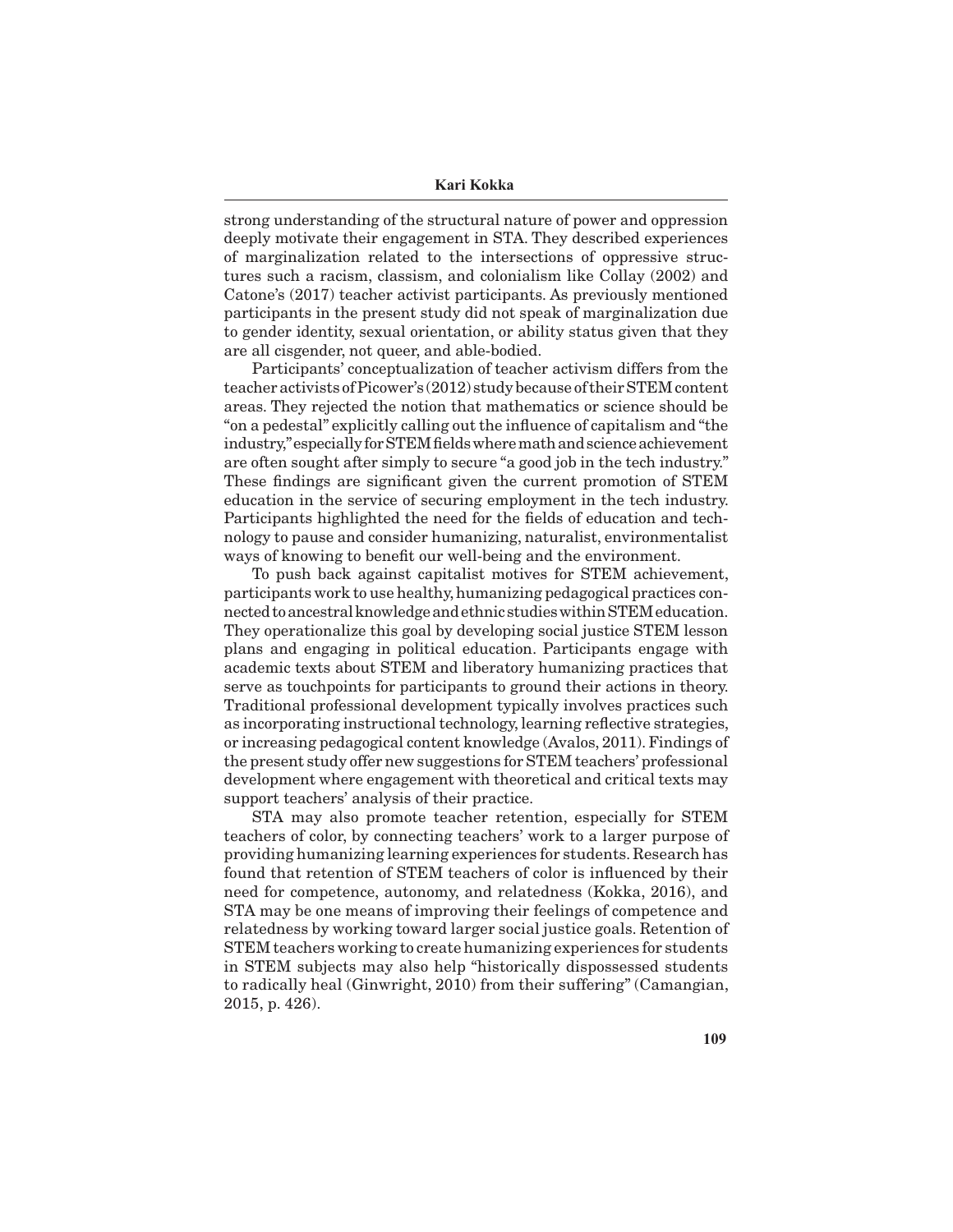Humanizing STEM experiences may improve students' relationship with STEM subjects and invite them to use mathematics, science, and engineering in humanizing and environmentalist ways. Students graduating from humanizing STEM classes may pursue STEM careers to change the world and protect the earth rather than working primarily in pursuit of a capitalist goal of monetary gain.

STA may also promote teacher leadership through facilitation of learning experiences with colleagues (e.g. text-based discussions) and planning actions and/or events. Opportunities for collaboration with students, teachers, administrators, and families through STA may offer new ways of breaking down hierarchies and barriers amongst school community members of various roles. Collective organizing to bring humanizing, collaborative practices to STEM education may benefit the entire school community and serve as a means for healing and empowerment.

## **Conclusion**

Activists and organizers across the globe and nation have consistently resisted, demanded, and successfully fought for change. STEM teacher activists Carissa, John, Rose, and Victor offer insights about how STEM educators become involved in teacher activism and how they conceptualize STA. Participants' work with STA involves collective organizing with local STEM educators to explore humanizing liberatory STEM pedagogy connected to ancestral knowledge. They work toward this goal through reading and analyzing critical texts, developing curricular resources, and engaging in actions. Such STA activities may serve as a response to the call to humanize STEM education (e.g. Aguirre et al., 2017; Gutiérrez, 2017b). In mathematics education, for instance, Gutiérrez (2017b) recommends creating decolonized reading lists, rethinking professional development, fostering networks amongst educators, and developing a set of principles to rehumanize mathematics education (p. 19-20). STA as enacted by participants in the present study serve as one example of actualization of this work. Future studies continuing this line of research, along with study of how STA may influence novice teachers and STEM educators unfamiliar with social justice concepts, may help the field better understand teachers' engagement with STA and how it may influence their work with students. Collaborative grassroots STA, with students, teachers, families, and administrators may have the power to humanize STEM education to achieve the goal of community empowerment and liberation.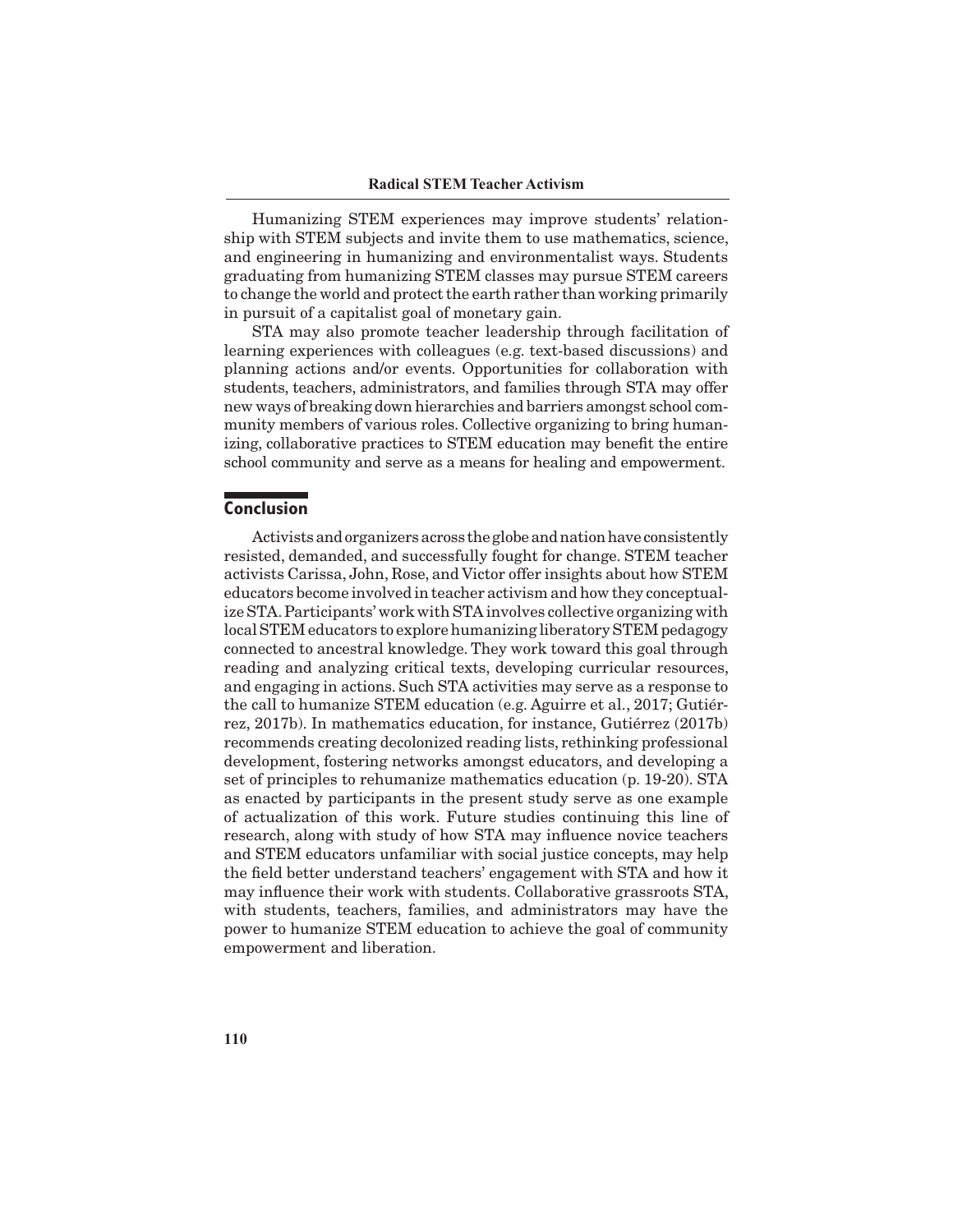# **Notes**

<sup>1</sup> Teacher activism and educator activism are used interchangeably in this article.

2 STEM refers to Science, Technology, Engineering, and Mathematics. Some variations of this include STEAM (Science, Technology, Engineering, Arts, and Mathematics) or STEMM (Science, Technology, Engineering, and Mathematics, and Making).

<sup>3</sup> Collay (2010) does not provide information about the 20 participants, but the vignettes share stories of three participants all of whom are elementary teachers. Presumably the 20 participants were also elementary teachers.

4 STA refers to STEM Teacher Activism or STEM Educator Activism. When referring to individual teacher activists, I have written out STEM teacher activists.

<sup>5</sup>I use the spelling "womxn" to center the experiences of womxn, rather than considering womxn a subset of men. Womxn is an inclusive term that considers intersectional identities, e.g. womxn of color, trans womxn, LGTBQIA womxn, and anyone who identifies as a womxn.

6 The Jena Six incident at a high school in Jena, Louisiana involved nooses being hung from a tree in the high school courtyard, altercations between black and white students, and the conviction of six black students for the beating a white student in 2007. (One pled guilty and the other five pled no contest.) Several protests erupted to question the fairness of the convictions and harshness of penalty against black youth and lenient treatment of white youth.

7 I attended meetings in 2016 and part of 2017.

- 8 The conference focused on mathematics and social justice until 2018.
- 9 Catone (2017) uses all of our real names in his work.

<sup>10</sup> I use "not queer" to make queer the normative.

<sup>11</sup> The group uses the acronym STEMM (Science, Technology, Engineering, Mathematics, and Making).

<sup>12</sup> Rochelle Gutiérrez, Laurie Rubel, and others were attacked by the media and received numerous threats via email, voicemail, and through social media. https://mathedcollective.wordpress.com/

## **References**

- Aguirre, J., Herbel-Eisenmann, B., Celedón-Pattichis, S., Civil, M., Wilkerson, T., Stephan, M., Pape, S., & Clements, D. H. (2017). Equity within mathematics education research as a political act: Moving from choice to intentional collective professional responsibility. *Journal for Research in Mathematics Education, 48*(2), 124–147.
- Apple, M. W., Au, W., & Gandin, L. A. (2009). Mapping critical education. In M. W. Apple, W. Au, & L. A. Gandin (Eds.), *The Routledge international handbook of critical education* (pp. 3-19). New York, NY: Routledge.
- Avalos, B. (2011). Teacher professional development in teaching and teacher education over ten years. *Teaching and Teacher Education, 27*(1), 10–20.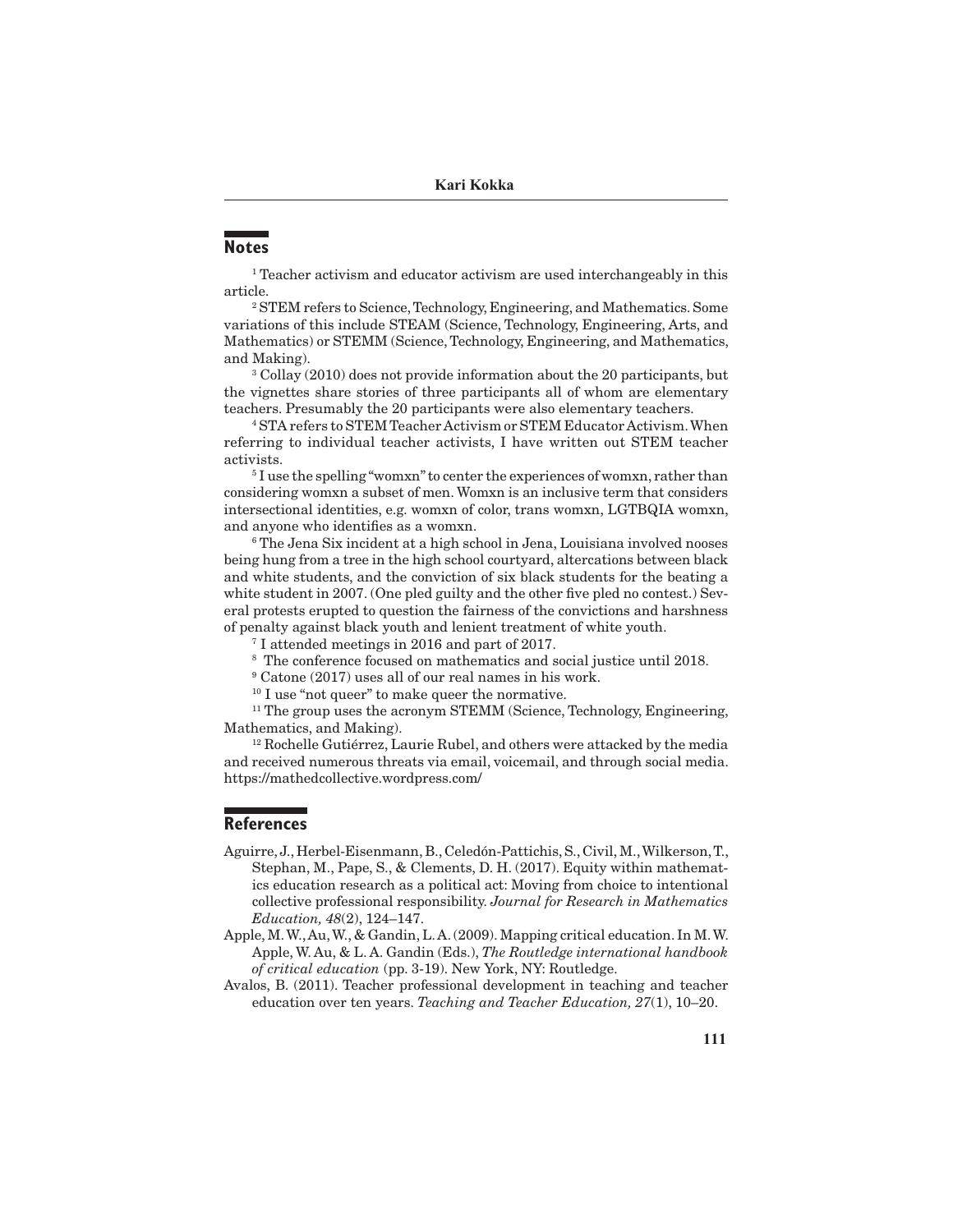- Ayers, R. (2009). Classrooms, pedagogy, and practicing justice. In W. Ayers, T. M. Quinn, & D. Stovall (Eds.), *Handbook of social justice in education* (pp. 657-660). New York, NY: Routledge.
- Banks, J. A. (1998). The lives and values of researchers: Implications for educating citizens in a multicultural society. *Educational Researcher, 27*(7), 4–17.
- Berry, T. R. (2010). Engaged pedagogy and critical race feminism. *The Journal of Educational Foundations, 24*(3/4), 19-26.
- Brayboy, B. M. J. (2005). Toward a tribal critical race theory in education. *The Urban Review, 37*(5), 425–446.
- Boyatzis, R. E. (1998). *Transforming qualitative information: Thematic analysis and code development*. Thousand Oaks, CA: Sage.
- Camangian, P. R. (2015). Teach like lives depend on it: Agitate, arouse, and inspire. *Urban Education, 50*(4), 424-453.
- Casey, K. (1993). *I answer with my life: Life histories of women teachers working for social change*. London, UK: Routledge.
- Catone, K. (2017). *The pedagogy of teacher activism: Portraits of four teachers for justice*. New York, NY: Peter Lang Publishing.
- Collay, M. (2010). Retracing the roots of teacher activism in urban schools. *Education, Citizenship and Social Justice, 5(*3), 221–233.
- Crenshaw, K. (1989). Demarginalizing the intersection of race and sex: A black feminist critique of antidiscrimination doctrine, feminist theory and antiracist politics. *University of Chicago Legal Forum, 1989*(1), 139–167.
- Crocco, M., & Hendry, P. M. (1999). *Pedagogies of resistance: Women educator activists, 1880-1960*. New York, NY: Teachers College Press.
- Delgado, R., & Stefancic, J. (2017). *Critical race theory: An introduction*. New York, NY: New York University Press.
- Dimick, A. S. (2012). Student empowerment in an environmental science classroom: Toward a framework for social justice science education. *Science Education, 96*(6), 990–1012.
- Dixson, A. D. (2017). "What's going on?": A critical race theory perspective on Black Lives Matter and activism in education. *Urban Education, 53*(2), 231–247. doi: 0042085917747115.
- Douglas, T. R. & Nganga, C. (2013). What's radical love got to do with it: Navigating identity, pedagogy, and positionality in pre-service education. *International Journal of Critical Pedagogy, 5*(1), 58–82.
- Esmonde, I., Brodie, K., Dookie, L., & Takeuchi, M. (2009). Social identities and opportunities to learn: Student perspectives on group work in an urban mathematics classroom. *Journal of Urban Mathematics Education, 2*(2), 18–45.
- Evans-Winters, V. E., & Esposito, J. (2010). Other people's daughters: Critical race feminism and Black girls' education. *The Journal of Educational Foundations, 24*(1/2), 11.
- Freire, P. (1970). *Pedagogy of the oppressed* (Rev. ed.). New York, NY: Continuum.
- Ginwright, S. (2010). *Black youth rising: Activism and radical healing in urban America*. New York, NY: Teachers College Press.
- Ginwright, S. (2016). *Hope and healing in urban education: How urban activists and teachers are reclaiming matters of the heart.* New York, NY: Routledge.
- Glaser, B. G., & Strauss, A. L. (1967). *The discovery of grounded theory: Strategies*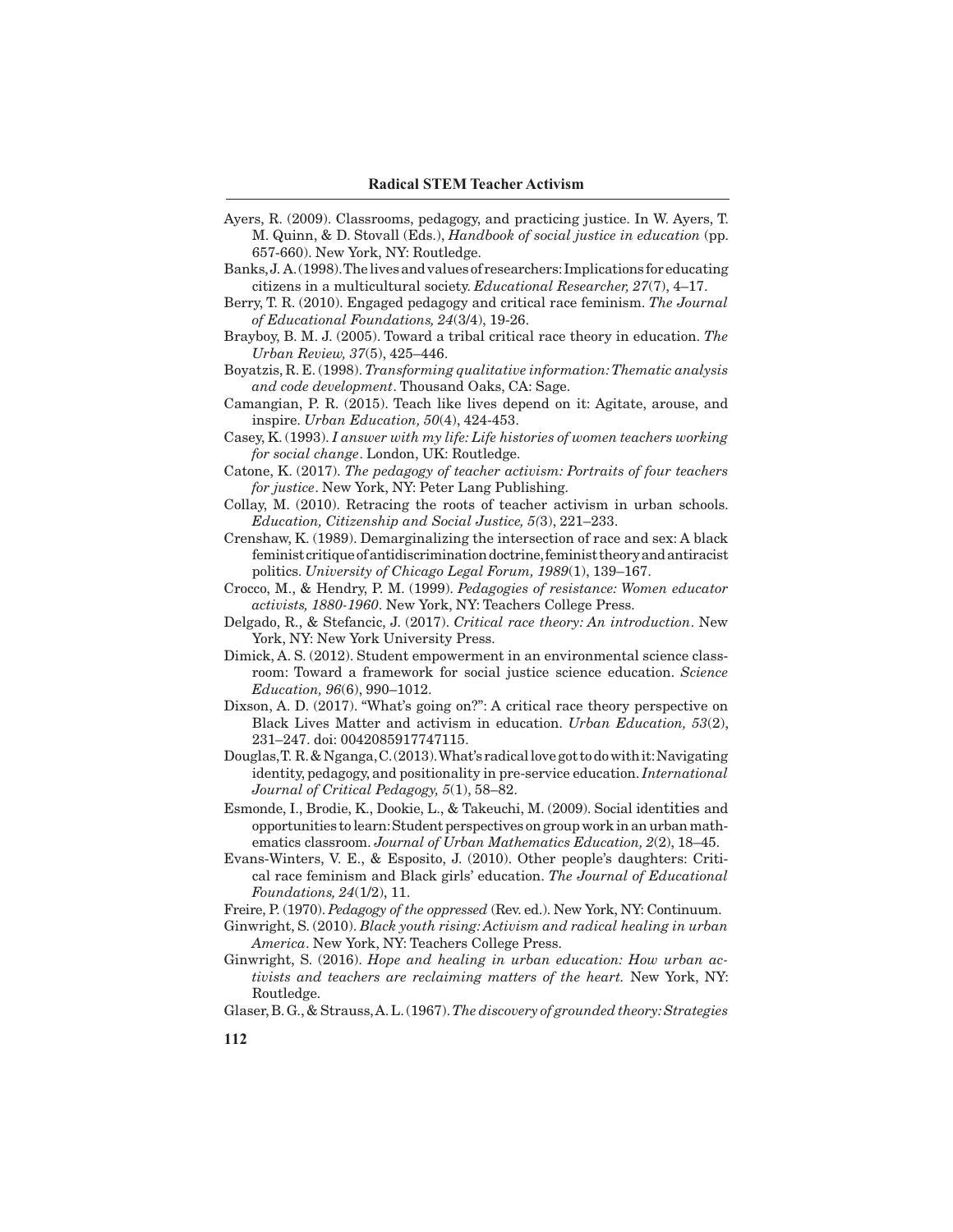**Kari Kokka**

*for qualitative research*. Chicago, IL: Aldine Publishing.

Gutiérrez, R. (2002). Enabling the practice of mathematics teachers in context: Toward a new equity research agenda. *Mathematical Thinking and Learning, 4*(2-3), 145–187.

- Gutiérrez, R. (2017a). Political conocimiento for teaching mathematics: Why teachers need it and how to develop it. In S. E. Kastberg, A. M. Tyminski, A. E. Lischka, & W. B. Sanchez (Eds.). *Building support for scholarly practices in mathematics methods* (pp. 11–38). Charlotte, NC: IAP.
- Gutiérrez, R. (2017b). Why mathematics (education) was late to the backlash party: The need for a revolution. *Journal of Urban Mathematics Education, 10*(2), 8–24.
- Gutstein, E. (2006). *Reading and writing the world with mathematics: Toward a pedagogy for social justice*. New York, NY: Taylor & Francis.
- Johnson, L. (2002). "Making democracy real" teacher union and community activism to promote diversity in the New York City public schools, 1935–1950. *Urban Education, 37*(5), 566–587.
- Joseph, N. M., Hailu, M., & Boston, D. (2017). Black women's and girls' persistence in the P–20 mathematics pipeline: Two decades of children, youth, and adult education research. *Review of Research in Education, 41*(1), 203–227.
- Kokka, K. (2015). Addressing dilemmas of social justice mathematics instruction through collaboration of students, educators, and researchers. *Educational Considerations, 42*(3), 13–21.
- Kokka, K. (2016). Urban teacher longevity: What keeps teachers of color in one under-resourced urban school? *Teaching and Teacher Education, 59*(10), 169–179. doi:10.1016/j.tate.2016.05.014
- Kokka, K. (2017). *Social justice mathematics: Pedagogy of the oppressed or pedagogy of the privileged? A comparative case study of students of historically marginalized and privileged backgrounds* (Doctoral dissertation).
- Levine, D. (2002). The Milwaukee Platoon school battle: Lessons for activist teachers. *The Urban Review, 34*(1), 47–69.
- Leyva, L. A. (2017). Unpacking the male superiority myth and masculinization of mathematics at the intersections: A review of research on gender in mathematics education. *Journal for Research in Mathematics Education, 48*(4), 397–433.
- Marshall, C., & Anderson, A. L. (Eds.). (2009). *Activist educators: Breaking past limits*. New York, NY: Routledge.
- Matias, C. E., & Liou, D. D. (2015). Tending to the heart of communities of color: Towards critical race teacher activism. *Urban Education, 50*(5), 601–625.
- Mayorga, E., & Picower, B. (2017). Active solidarity: Centering the demands and vision of the Black Lives Matter movement in teacher education. *Urban Education, 53*(2), 212–230. doi: 0042085917747117.
- Milner IV, H. R. (2007). Race, culture, and researcher positionality: Working through dangers seen, unseen, and unforeseen. *Educational Researcher, 36*(7), 388-400.
- Montaño, T., López-Torres, L., DeLissovoy, N., Pacheco, M., & Stillman, J. (2002). Teachers as activists: Teacher development and alternate sites of learning. *Equity &Excellence in Education, 35*(3), 265–275.

National School Reform Faculty. (n.d.) *Protocols and activities*. Retrieved from